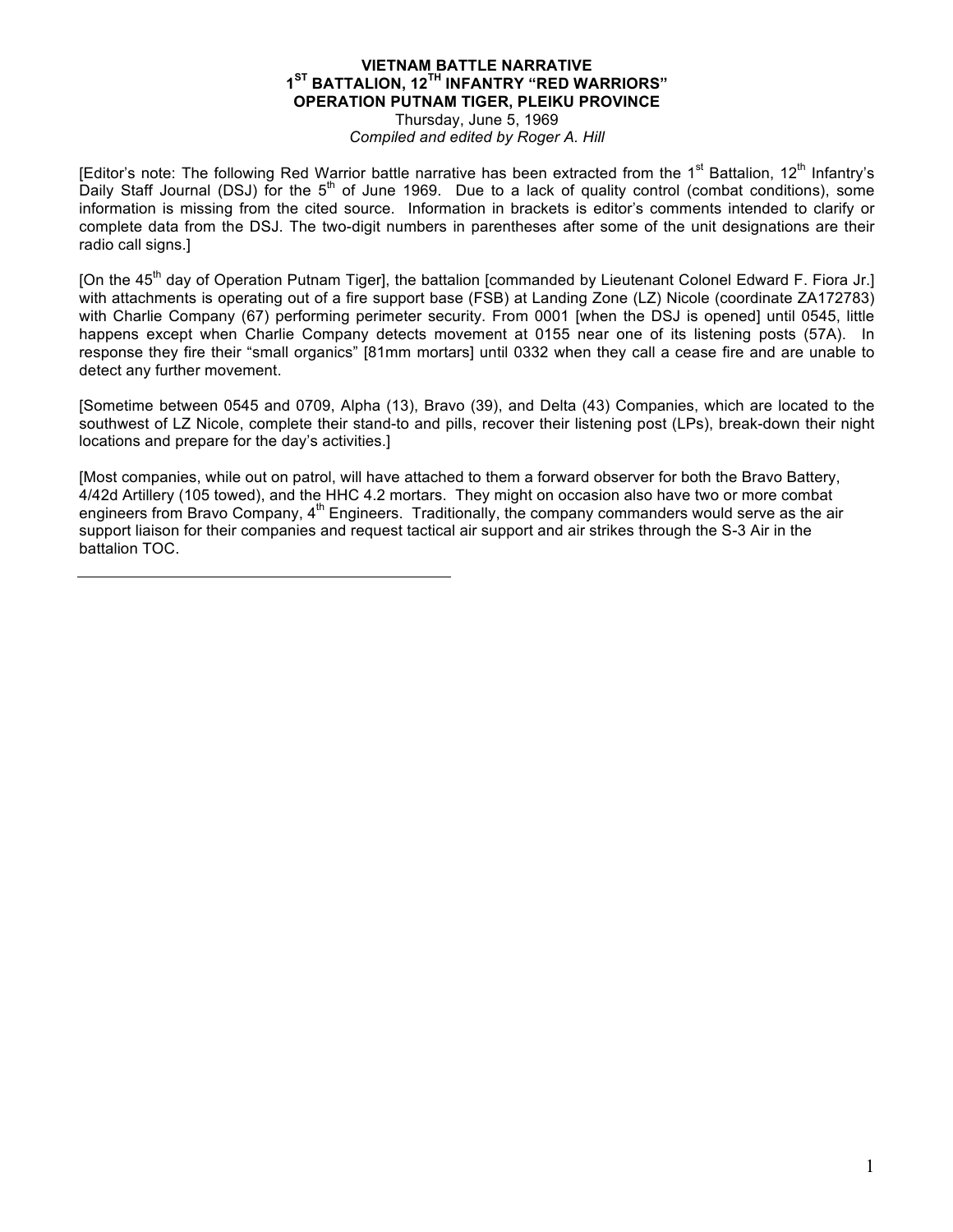$13 = A$  company 39 = B Company  $67 = C$  Company 43 = D Company  $90 =$  Recon 63 = Battalion bde = Brigade

Hornet = Skyraider aircraft Bikinis & Blackjacks = Slicks Gambler = gunships

RADIO LOG (DAILY Oper. Name  $S-3$   $1/12$  INF 172783 LZ NICOLE

|                                                                              |        | חת מח | TTMF. |
|------------------------------------------------------------------------------|--------|-------|-------|
| Cider 22 & 23 = Spotter planes (small<br>prop driven aircraft w/2 rockets to | OPENED | -5    | 0001  |
| mark tarqets.                                                                |        | JUNE  |       |
|                                                                              | CLOSED |       | 2400  |
|                                                                              |        | JUNE  |       |

| TIME | FM       | <b>TO</b> |                                     |             | Comments by Roger Hill &                                |
|------|----------|-----------|-------------------------------------|-------------|---------------------------------------------------------|
| 0001 | $\equiv$ | $\equiv$  | LOG OPENED EQUIPMENT CHECK          | <b>SFRC</b> | Jim Daniels                                             |
| 0045 | comp     | 63        | 13,39,67,43,90 sit rep n/c          | <b>SFTH</b> | Situation Report negative                               |
| 0145 | comp     | 63        | 13,39,67,43,90 sit rep n/c          | <b>SFTH</b> |                                                         |
| 0155 | 67       | 63        | 57A has movement 35 m out will      | <b>SFTH</b> | A listening post hears                                  |
|      |          |           | employ small organics               |             | movement C Company                                      |
| 0245 | comp     | 63        | Sit rep n.c 13, 39, 67, 43, 90      | SFTH        |                                                         |
| 0311 | bde      | 63        | All A/S's for 4 June were           | <b>SFTH</b> | Air Supply ships cancelled                              |
|      |          |           | cancelled due to weather            |             | 4 June, Now planned for 5                               |
|      |          |           | Preplanned A/S's for 5 June:        |             | June at map grid location                               |
|      |          |           | ZB028090 TCT 1000 AEL/IR            |             | ZB028090                                                |
| 0327 | bde      | 63        | Air Assets: 1 slick from 0800 to    | <b>SFTH</b> | chopper support at times                                |
|      |          |           | 1000, 1 slick 1500 to 1700,         |             | indicated                                               |
|      |          |           | possibly 2 additional slicks (2)    |             | $LOH = Light Observatory$                               |
|      |          |           | from 0800 to 1000, LOH from 0730    |             | Helicopter                                              |
|      |          |           | to 0930                             |             |                                                         |
| 0332 | 67       | 63        | End of mission for small organics,  | <b>SFTH</b> | C company stops organics                                |
|      |          |           | Neg. movement                       |             | from movement at time 0155                              |
| 0345 | comp     | 63        | 13,39,67,43,90 sit rep n/c          | SFTH        | Situation Report negative                               |
| 0445 | comp     | 63        | 13,39,67,43,90 sit rep n/c          | <b>SFTH</b> | Situation Report negative                               |
| 0545 | Comp     | 63        | 13,39,67,43,90 sit rep n/c          | SFTH        | Situation Report negative                               |
| 0710 | 43       | 63        | the entire 43 element has SP'd      | <b>SFRC</b> | Delta Company informs the                               |
|      |          |           | their last nites N/L                | bde         | tactical operations center                              |
|      |          |           |                                     |             | (TOC) that it has departed                              |
|      |          |           |                                     |             | (SPd) its NL, night<br>location.                        |
|      |          |           |                                     |             |                                                         |
| 0715 | 67       | 63        | The 33B SP'd for local sweep, the   | <b>SFRC</b> | Charlie Company informs the                             |
|      |          |           | 57A Closed PB                       | bde         | battalion TOC (63) that                                 |
|      |          |           |                                     |             | they have sent out a squad<br>(33B) on local sweep, and |
|      |          |           |                                     |             | that their listening post                               |
|      |          |           |                                     |             | (57A) has closed on their                               |
|      |          |           |                                     |             | position.                                               |
|      |          |           |                                     |             |                                                         |
| 0730 | 39       | 63        | $\overline{\text{Co}}$ . B has SP'd | SFRC        | Bravo Company informs the                               |
|      |          |           |                                     | bde         | battalion TOC that they                                 |
|      |          |           |                                     |             | have SPd their night<br>location [and are en-route      |
|      |          |           |                                     |             | to the FSB to relieve                                   |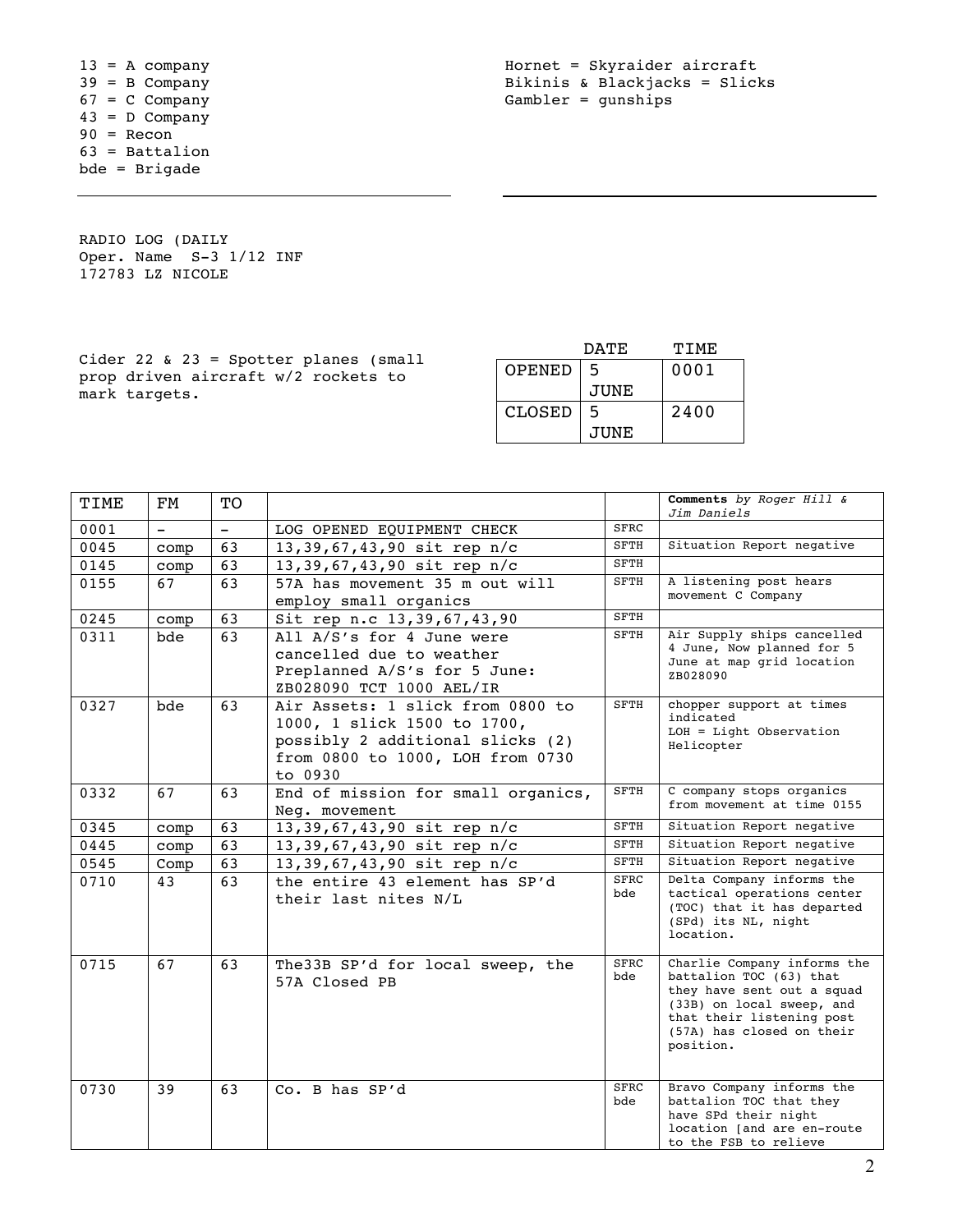|      |             |     |                                                                                                                                                                  |                    | Charlie Company]. [This is<br>presumed to be a scheduled<br>rotation.]                                                                                                                                                                                                                                                                                                   |
|------|-------------|-----|------------------------------------------------------------------------------------------------------------------------------------------------------------------|--------------------|--------------------------------------------------------------------------------------------------------------------------------------------------------------------------------------------------------------------------------------------------------------------------------------------------------------------------------------------------------------------------|
| 0735 | 43          | 63  | Co. D is held up at this time at<br>the edge of the bunker coplex. He<br>is sending an element in to<br>secure, then he will move in and<br>tear up a little bit | SFGK               | Delta Company informs the<br>battalion TOC that its<br>point element has<br>discovered an enemy bunker<br>complex [in the vicinity of<br>ZA143760], and has held up<br>the company while a team<br>enters the complex to<br>investigate it. Once the<br>site is found not to be<br>occupied, the company will<br>prepare to move in, secure<br>it, and begin demolitions |
| 0810 | 43          | 63  | He went into the bunker system and<br>blew some bunkers - they found<br>two slips of paper he will back<br>haul it on first availability                         | <b>SFGK</b>        | Delta Company informs the<br>battalion TOC that it has<br>determined that the complex<br>is abandoned has begun<br>demolitions. During the<br>process, two [Vietnamese]<br>documents containing<br>unknown information are<br>discovered. The battalion<br>TOC is advised that they<br>will be flown out on the<br>first available aircraft.                             |
| 0825 | 39          | 63  | They have come 1200 meters from<br>his NL                                                                                                                        | <b>SFGK</b>        | Bravo Company sends a<br>situation report (sitrep)<br>to the battalion TOC and<br>informs them that they have<br>covered 1,200 meters [in<br>the last 55 minutes since<br>they departed their night<br>location].                                                                                                                                                        |
| 0940 | 43          | 63  | Hears automatic weapon fire on AZ<br>120 4Ks and the sub on Carmen<br>hears it on AZ 220 about 1500                                                              | SFGK               | D company hears fire 120<br>degrees from their<br>location, about 4000 meters<br>away. LZ Carmen hears it at<br>220 degrees from their<br>location at about 1500<br>meters                                                                                                                                                                                               |
| 0915 | 63          | bde | 1 PZ for recon 0900 last LZ 0915                                                                                                                                 | <b>SFRF</b><br>bde | The recon platoon informs<br>the battalion TOC that they<br>have completed a pickup                                                                                                                                                                                                                                                                                      |
| 0917 | 13          | 63  | A Company SP's                                                                                                                                                   | <b>SFRF</b><br>bde | Alpha Company informs the<br>battalion TOC that they<br>have SPd their night<br>location.                                                                                                                                                                                                                                                                                |
| 0925 | 43          | 63  | PL on D co. 143760                                                                                                                                               | <b>SFRF</b><br>Bde | Delta Company informs the<br>battalion TOC that their<br>patrol location is<br>ZA143760.                                                                                                                                                                                                                                                                                 |
| 0926 | 11          | 43  | Bypass the village to the North                                                                                                                                  | SFRk               | Delta Company is advised by<br>an unidentified battalion<br>element over the radio to<br>bypass a village to its<br>north                                                                                                                                                                                                                                                |
| 0936 | 39          | 63  | Current location for B Co. 153775                                                                                                                                | SFGK               | Bravo Company informs the<br>battalion TOC that they are<br>located at ZA153775                                                                                                                                                                                                                                                                                          |
| 0918 | 63          | bde | Turned in current location for all<br>moving elements                                                                                                            | <b>SFRG</b><br>bde | The battalion TOC provided<br>brigade with the location<br>of the battalion's moving<br>elements.                                                                                                                                                                                                                                                                        |
| 0930 | 78          | 63  | Request trip flares and insect<br>repellant                                                                                                                      | <b>SFRF</b>        |                                                                                                                                                                                                                                                                                                                                                                          |
| 0937 | <b>BK25</b> | 63  | Bikini 25 03 out with 8 packs from<br>the engineering repelling team                                                                                             | <b>SFRF</b>        | [The battalion resupply<br>helicopter] Bikini 25<br>contacts the battalion TOC<br>and informs them that they<br>are [approximately] three<br>minutes out and are<br>bringing in eight combat                                                                                                                                                                             |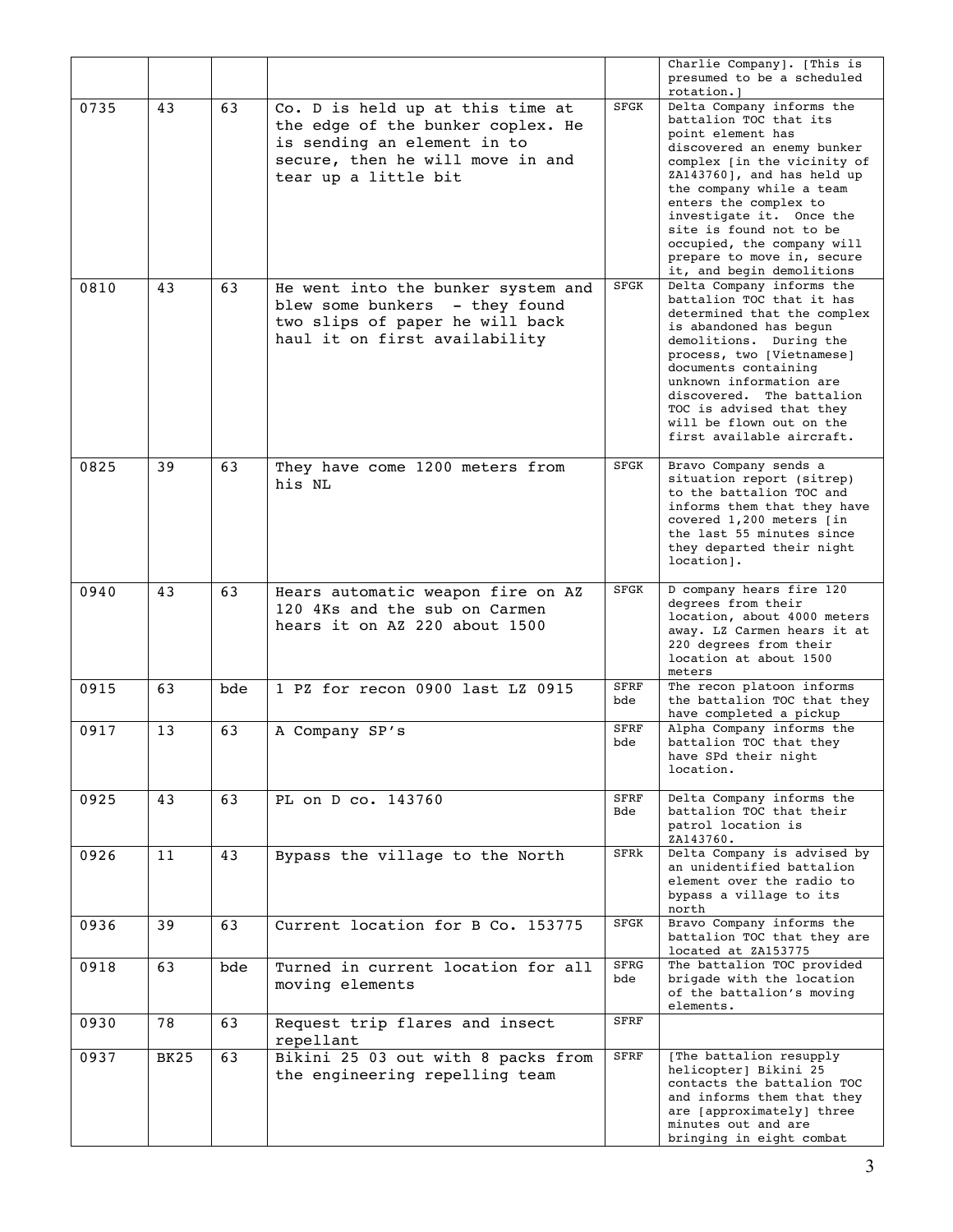|      |             |     |                                                                                                                                                                                                                           |                    | engineers with rappelling<br>equipment.                                                                                                                                                                                                                                                                                                                           |
|------|-------------|-----|---------------------------------------------------------------------------------------------------------------------------------------------------------------------------------------------------------------------------|--------------------|-------------------------------------------------------------------------------------------------------------------------------------------------------------------------------------------------------------------------------------------------------------------------------------------------------------------------------------------------------------------|
| 0940 | 78          | 63  | Reports having 6 packs on LZ<br>Carmen                                                                                                                                                                                    | <b>SFRF</b>        |                                                                                                                                                                                                                                                                                                                                                                   |
| 0950 | 39          | 63  | Current location for B co. 163780                                                                                                                                                                                         | <b>SFRF</b>        | Bravo Company informs the<br>battalion TOC that they are<br>located at ZA163780 [they<br>have traveled over 1,000<br>meters in the last 14<br>minutes].                                                                                                                                                                                                           |
| 0952 | <b>BK15</b> | 63  | Bikini 15 enroute                                                                                                                                                                                                         | <b>SFRF</b>        | [A second resupply<br>helicopter] Bikini 15<br>contacts the battalion TOC<br>and informs them that they<br>are in-bound [at this<br>time].                                                                                                                                                                                                                        |
| 0956 | 63          | bde | Request body bag and body handling<br>gloves standing by on the med pad                                                                                                                                                   | <b>SFRF</b><br>bde |                                                                                                                                                                                                                                                                                                                                                                   |
| 1000 | 63          | bde | Requests guns for our operation at<br>this time                                                                                                                                                                           | <b>SFRF</b><br>bde | The battalion TOC submits a<br>request to brigade for<br>[immediate] helicopter<br>gunship support.                                                                                                                                                                                                                                                               |
| 1005 | bde         | 63  | Guns are cranking at Camp Hollaway                                                                                                                                                                                        | <b>SFRF</b><br>bde | Brigade advises the<br>battalion TOC that the<br>qunships located at Camp<br>Hollaway have been alerted<br>and are preparing for<br>departure.                                                                                                                                                                                                                    |
| 1010 | 43          | 63  | Just spotted an individual who ran<br>away. We fired a few rounds at him<br>and will be moving up to check out<br>the area                                                                                                | <b>SFRF</b>        | Delta Company observes one<br>NVA, who after being fired<br>on, runs away. A company<br>element [size unspecified]<br>is sent forward to<br>investigate.                                                                                                                                                                                                          |
| 1020 | 63          | bde | Present location on A co. 155788<br>and D co. 148768                                                                                                                                                                      | <b>SFRF</b>        | The battalion TOC contacts<br>brigade and reports Delta<br>Company's location as being<br>ZA148768.                                                                                                                                                                                                                                                               |
| 1025 | 43          | 63  | Spotted 3 more individuals with<br>some type of uniform (green) and<br>head gear - they fled to the east<br>- they employed S/A - request a<br>LOH to check it out. Have not<br>received any fire at this time.<br>148768 | <b>SFRF</b>        | Delta Company informs the<br>battalion TOC that they<br>observed three more NVA who<br>were wearing green uniforms<br>and headgear running away<br>to the east. They fired on<br>them with small arms and<br>requested an observation<br>helicopter to fly over the<br>area. They also reported<br>that they have not received<br>any enemy fire at this<br>time. |
| 1045 | 63          | Bde | The engineering team is on the<br>ground at this time                                                                                                                                                                     | <b>SFRF</b><br>bde | The battalion TOC informs<br>brigade that the engineers<br>are on the ground at this<br>time [presumably with Delta<br>Company in the bunker<br>complex].                                                                                                                                                                                                         |
| 1103 | 43          | 63  | Have called intermission to large<br>organics at this time. Will be<br>sending down my 57 element to<br>check out the ravine further                                                                                      | SFRF               | Delta Company contacts the<br>battalion TOC and calls a<br>cease-fire for the mortar<br>fire (large organic)<br>[probably 4.2 inch] that<br>they requested and sends a<br>platoon (57) to investigate<br>a nearby ravine [where the<br>three NVA ran into at<br>$1025$ ].                                                                                         |
| 1110 | 43          | 63  | D co receiving AK4 fire at this<br>time. Requesting gun ships.<br>Employing red leg 148768 area of<br>contact                                                                                                             | <b>SFRF</b><br>bde | Delta Company contacts the<br>battalion TOC and reports<br>they are receiving AK47<br>weapons fire, requests<br>qunships, and calls for<br>artillery fire on the area                                                                                                                                                                                             |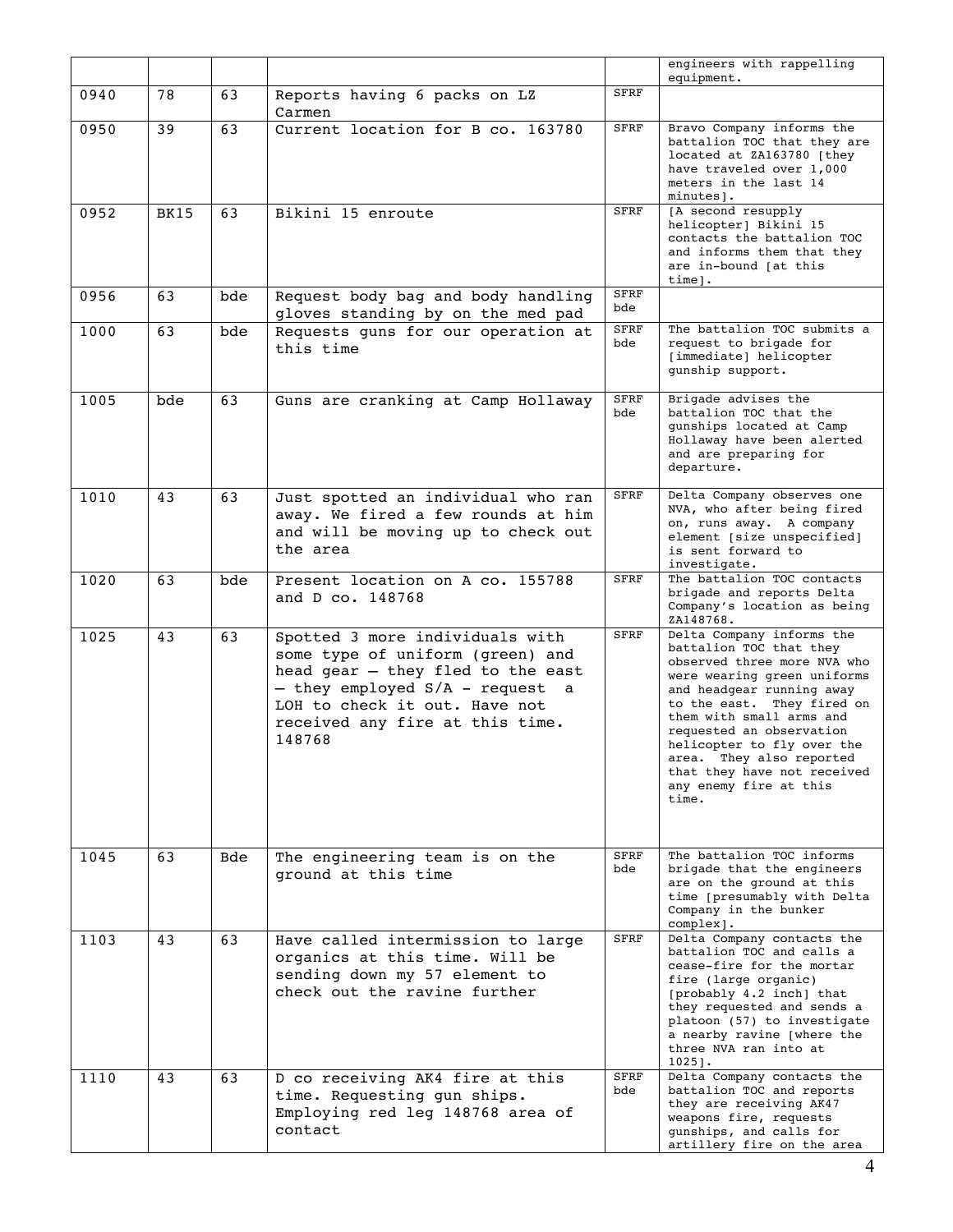|              |       |     |                                                                                                                           |                    | of enemy contact.                                                                                                                                                                                                            |
|--------------|-------|-----|---------------------------------------------------------------------------------------------------------------------------|--------------------|------------------------------------------------------------------------------------------------------------------------------------------------------------------------------------------------------------------------------|
| 1113         | 63    | 43  | Neg guns available                                                                                                        | <b>SFRF</b><br>Bde | Delta Company is advised by<br>the battalion TOC that no<br>qunships are available.                                                                                                                                          |
| 1114         | 43    | 63  | Receiving fire from all around                                                                                            | <b>SFRF</b>        | Delta Company informs the<br>battalion TOC that they are<br>receiving small arms and<br>automatic weapons fire from<br>all directions.                                                                                       |
| 1117         | 43    | 63  | Reported incoming                                                                                                         | <b>SFRF</b>        | Delta Company informs the<br>battalion TOC that they are<br>receiving indirect fire.                                                                                                                                         |
| 1124         | 43    | 63  | Report everything quieting down.<br>Have about 3 wounded will get<br>further info on it                                   | <b>SFRF</b>        | Delta Company reports to<br>the battalion TOC that the<br>enemy firing has subsided,<br>that they have three<br>wounded, and that more<br>information will be<br>forthcoming.                                                |
| 1130         | 43    | 63  | Reports B-40 incoming                                                                                                     | <b>SFRF</b>        | Delta Company informs the<br>battalion TOC that they are<br>receiving B-40 rocket fire,<br>and request that a dust-off<br>be placed on stand-by.                                                                             |
| 1131         | 22    | 62  | Reports possible hit, will be<br>coming in to check out the LOH                                                           | <b>SFR</b>         | The battalion commander<br>informs the battalion TOC<br>that the light observation<br>helicopter he is in may<br>have been hit and that they<br>are returning to the FSB to<br>have the aircraft checked<br>out.             |
| 1132         | Gam26 | 63  | Gambler 26 on station                                                                                                     | <b>SFRF</b>        | Gambler 26 [a divisional<br>helicopter gunship]<br>contacts the battalion TOC<br>and informs them that they<br>are on station [and<br>standing by].                                                                          |
| 1200         | 63    | bde | Employing guns to the west and red<br>leg to the east. Guns taking<br>ground to air fire. Rec. Most fire<br>from the west | <b>SFRF</b><br>Bde | The battalion TOC informs<br>brigade that they have<br>brought in gunships to the<br>west of Delta Company and<br>artillery to its east, and<br>that the helicopters<br>received ground fire from<br>the west.               |
| 1205         | 43    | 63  | Gambler guns expended Buck 9 on<br>station to expend                                                                      | <b>SFRF</b>        | [The first gunships on<br>station] Gambler 26<br>complete their runs, while<br>a second sortie (Buck 9)<br>awaits its turn.                                                                                                  |
| 1208         | HH    | 63  | Head hunter went 5860 for other<br>mission                                                                                | <b>SFRF</b>        | [Another air asset that is<br>on stand-by] Headhunter<br>informs the battalion TOC<br>that it is departing the<br>area as it has been<br>diverted [presumably by<br>$bridge$ ].                                              |
| 1220         | 63    | bde | Second set of guns have expended<br>employing back to red leg at this<br>time                                             | <b>SFRF</b><br>bde | The battalion TOC informs<br>brigade that the second set<br>of qunships [Buck 9] has<br>expended their ordnance,<br>[that the check-fire is<br>being lifted] and that they<br>are switching back to the<br>use of artillery. |
| 1219         | cid   | 63  | Cider 23 on station                                                                                                       | <b>SFRF</b>        | Cider 23 [a forward air<br>controller (FAC)] contacts<br>the battalion TOC and<br>informs them that he is on-<br>station [and standing by].                                                                                  |
| Late<br>1130 | 63    | DO. | Requested a dust off to stand by                                                                                          | <b>SFRF</b>        | Delta requests that a dust-<br>off be placed on stand-by.                                                                                                                                                                    |
| 1230         | 43    | 63  | Reports tube popping on a 70 AZ<br>400 meters out. Don't know if it's                                                     | <b>SFRF</b>        | Delta Company informs the<br>battalion TOC that they can<br>hear an enemy mortar firing                                                                                                                                      |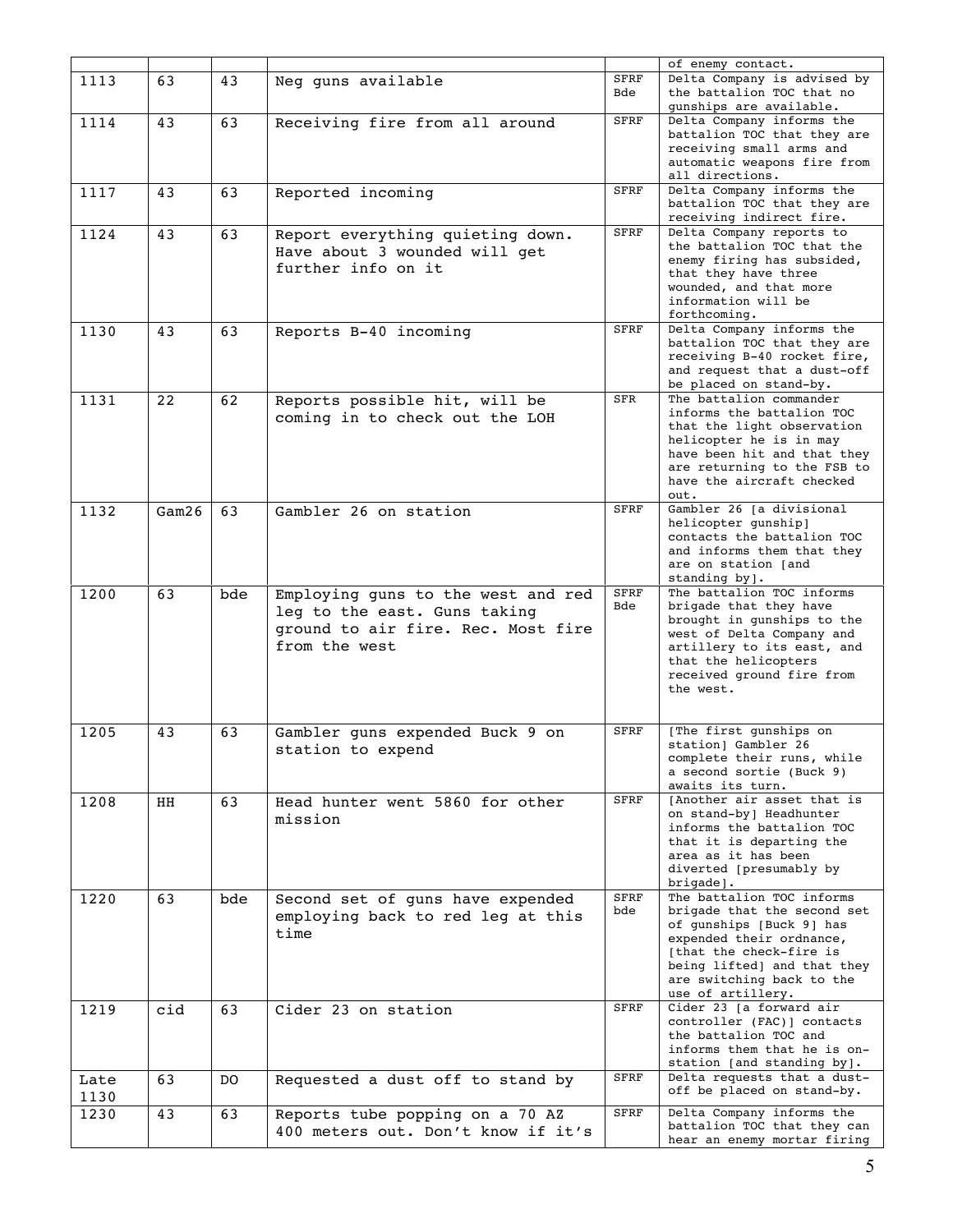|      |     |     | B-40 or incoming                                                                 |             | at a distance of<br>approximately 400 meters on<br>a 70 degree azimuth, and<br>the battalion TOC alerts<br>Charlie Company to prepare<br>to make a combat assault<br>(CA) south of Delta<br>Company's position, move<br>north and link up with<br>them.      |
|------|-----|-----|----------------------------------------------------------------------------------|-------------|--------------------------------------------------------------------------------------------------------------------------------------------------------------------------------------------------------------------------------------------------------------|
| 1232 | 43  | 63  | Requests more medics                                                             | <b>SFRF</b> | Delta Company requests more<br>medics from battalion.                                                                                                                                                                                                        |
| 1230 | 63  | bde | Are kicking the 67 element to the<br>contact area                                | <b>SFRF</b> | C Company prepping to be<br>sent to help                                                                                                                                                                                                                     |
| 1240 | 67  | 63  | C Co. just SP'd                                                                  | <b>SFRF</b> | Charlie Company informs the<br>battalion TOC that they are<br>prepared to depart (SP).                                                                                                                                                                       |
| 1242 | 22  | bde | Requested re-supply of large<br>organic                                          | SFRF<br>bde | Artillery requesting more<br>ammo                                                                                                                                                                                                                            |
| 1245 | 43  | 63  | Reports that fire has ceased at<br>present time                                  | <b>SFRF</b> | Delta Company reports to<br>the battalion TOC that the<br>enemy fire has ceased at<br>the present time.                                                                                                                                                      |
| 1305 | 43  | 63  | Reports gas                                                                      | <b>SFRF</b> | Delta Company reports to<br>the battalion TOC the use<br>of an unidentified gas,<br>[presumably by the enemy].                                                                                                                                               |
| 1308 | Bde | 63  | Scorpion 22 guns ships ETA 15 min.                                               | SFRF<br>Bde | Brigade informs the<br>battalion TOC that the<br>second set of qunships<br>requested (Scorpion 22) are<br>en-route and have an<br>estimated time of arrival<br>of 1325.                                                                                      |
| 1315 | 43  | 63  | Requested to have ammo re-supply -<br>standing by med evac after air<br>strike   | <b>SFRF</b> | Delta Company requests that<br>the battalion TOC have a<br>re-supply of ammunition and<br>a medevac standing by to be<br>brought in as soon as the<br>next qun run is completed                                                                              |
| 1320 | 43  | 63  | Want a dust off on station - have<br>approx 15 WIA C-2                           | SFRF        | Delta Company reiterates to<br>the battalion TOC the need<br>for a medevac with the<br>battalion TOC and requests<br>that a dust-off be put on<br>station as they have<br>approximately 15 wounded<br>(Code-2) they need to get<br>out [immediately].        |
| 1325 | 43  | 63  | Reports the tube on 70 AZ 400<br>meters, want guns or air strike<br>ASAP         | <b>SFRF</b> | Delta Company reports again<br>to the battalion TOC that<br>the enemy mortar that is<br>approximately 400 meters<br>out on a 70 degree azimuth<br>is firing on his position<br>and that they want either<br>artillery or an air strike<br>placed on it ASAP. |
| 1326 | 22  | 63  | Requested another set of fighters<br>on station from bde                         | SFRF<br>bde | The battalion commander<br>contacts the battalion TOC<br>and directs them to request<br>another set of fighters<br>from brigade.                                                                                                                             |
| 1335 | 22  | bde | Requested status and push on the<br>large organics, again                        | SFRF<br>bde | Requesting speed up of<br>artillery support                                                                                                                                                                                                                  |
| 1332 | Gam | 63  | Gambler 6 on station will be<br>assisting Gladiator 20 in with<br>ammo for D Co. | <b>SFRF</b> | Gambler 6 [26?] contacts<br>the battalion TOC and<br>advises them that he is on<br>station [aqain?] and will<br>be assisting Gladiator 20<br>with the resupply for Delta<br>Company.                                                                         |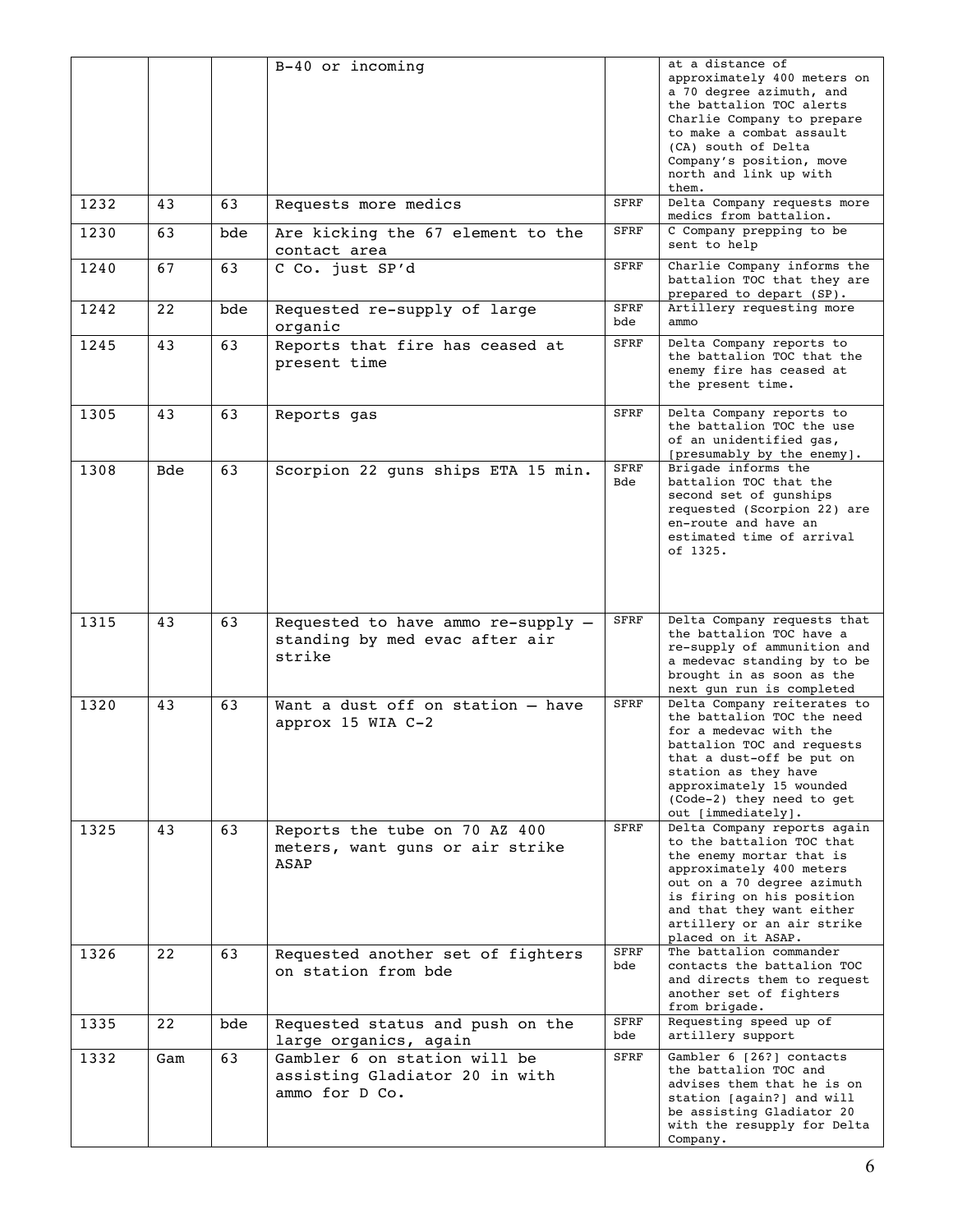| 1353 | bde  | 63  | Hook in route with large organic.<br>Also have the CS standing by on<br>the LOH pad, all we need is a<br>slick    | <b>SFRF</b><br>Bde | Chinook helicopter brining<br>in artillery ammo.<br>$CS$ ?                                                                                                                                                                                                                                                                                                                                                                                                                                                                                  |
|------|------|-----|-------------------------------------------------------------------------------------------------------------------|--------------------|---------------------------------------------------------------------------------------------------------------------------------------------------------------------------------------------------------------------------------------------------------------------------------------------------------------------------------------------------------------------------------------------------------------------------------------------------------------------------------------------------------------------------------------------|
| 1400 | bde  | 63  | 4 slicks in route for CA                                                                                          | <b>SFRF</b><br>Bde | Brigade informs the<br>battalion TOC that four<br>aircraft [UH-1 slicks] are<br>en-route to their location<br>to assist with Charlie<br>Company's CA.                                                                                                                                                                                                                                                                                                                                                                                       |
| 1405 | cid  | 63  | Having set of fighters coming up<br>in about 10 minutes                                                           | <b>SFRF</b>        | Cider 23 contacts the<br>battalion TOC and informs<br>them that he will have a<br>set of fighters on station<br>in approximately 10<br>minutes.                                                                                                                                                                                                                                                                                                                                                                                             |
| 1425 | 43   | 63  | Reports no fire for the last 15 to<br>Got about 3 boxes of ammo<br>20 min.<br>from that re-supply bird            | <b>SFRF</b>        | Delta Company advises the<br>battalion TOC that they<br>have not received any enemy<br>fire for the last 15-to-20<br>minutes and that they are<br>able to receive 3 cases of<br>ammunition from the latest<br>re-supply helicopter.                                                                                                                                                                                                                                                                                                         |
| 1440 | 63   | bde | Hornet 11 on station                                                                                              | <b>SFRF</b><br>Bde | The battalion TOC contacts<br>brigade and informs that<br>Hornet 11 is on station at<br>this time.                                                                                                                                                                                                                                                                                                                                                                                                                                          |
| 1442 | 43   | 63  | Cider 23 on station red leg check<br>fired at present time                                                        | <b>SFRF</b>        | Delta Company reports to<br>the battalion TOC that<br>Cider 23, the forward air<br>controller (FAC) is on-<br>station with his fixed-wing<br>air support and requests an<br>artillery check-fire so<br>that the air strikes can be<br>brought in                                                                                                                                                                                                                                                                                            |
| 1500 | Crok | 63  | Crock 7 on station gun ships                                                                                      | <b>SFRF</b><br>bde | Another aviation asset<br>arrives on station. Crock<br>7 [helicopter gun ships<br>from division] advises the<br>battalion TOC they have<br>arrived and are on station.                                                                                                                                                                                                                                                                                                                                                                      |
| 1503 | 63   | bde | Guns on station will start with<br>our C co. also just called dust<br>off. 2 dust offs, 55 and 65 ETA<br>1530 hrs | <b>SFRF</b><br>bde | The battalion TOC informs<br>brigade that the gun ships<br>(Crock 7) have arrived and<br>are on station; that<br>Charlie Company is prepared<br>to begin airlifting out to<br>its LZ; and that two dust-<br>offs have been requested<br>and have an expected time<br>of arrival of 1530.                                                                                                                                                                                                                                                    |
| 1515 | 63   | bde | 1LZ for C co 1515 hrs. also 17<br>WIA's 3 KIAS                                                                    | <b>SFRF</b><br>Bde | The battalion TOC informs<br>brigade that the first<br>sortie of Charlie Company's<br>CA has landed in its LZ,<br>and that Delta Company has<br>17 wounded and three dead.<br>[The lead element for<br>Charlie Company is 1st<br>platoon led by Second<br>Lieutenant James Hafford,<br>who has been in the company<br>for only 5 days. His<br>platoon is under-strength<br>and consists of himself,<br>his platoon sergeant, two<br>Specialists Fourth Class<br>and 17 "green" replacements<br>who are in the field for<br>the first time.] |
| 1530 | 11   | 63  | 1 LZ for C co 1515 hrs. 3 LZ and 4<br>LZ 1531, 5 LZ 1532                                                          | <b>SFRF</b><br>Bde | The $S-3$ (11) informs the<br>battalion TOC that as of<br>this time, five sorties                                                                                                                                                                                                                                                                                                                                                                                                                                                           |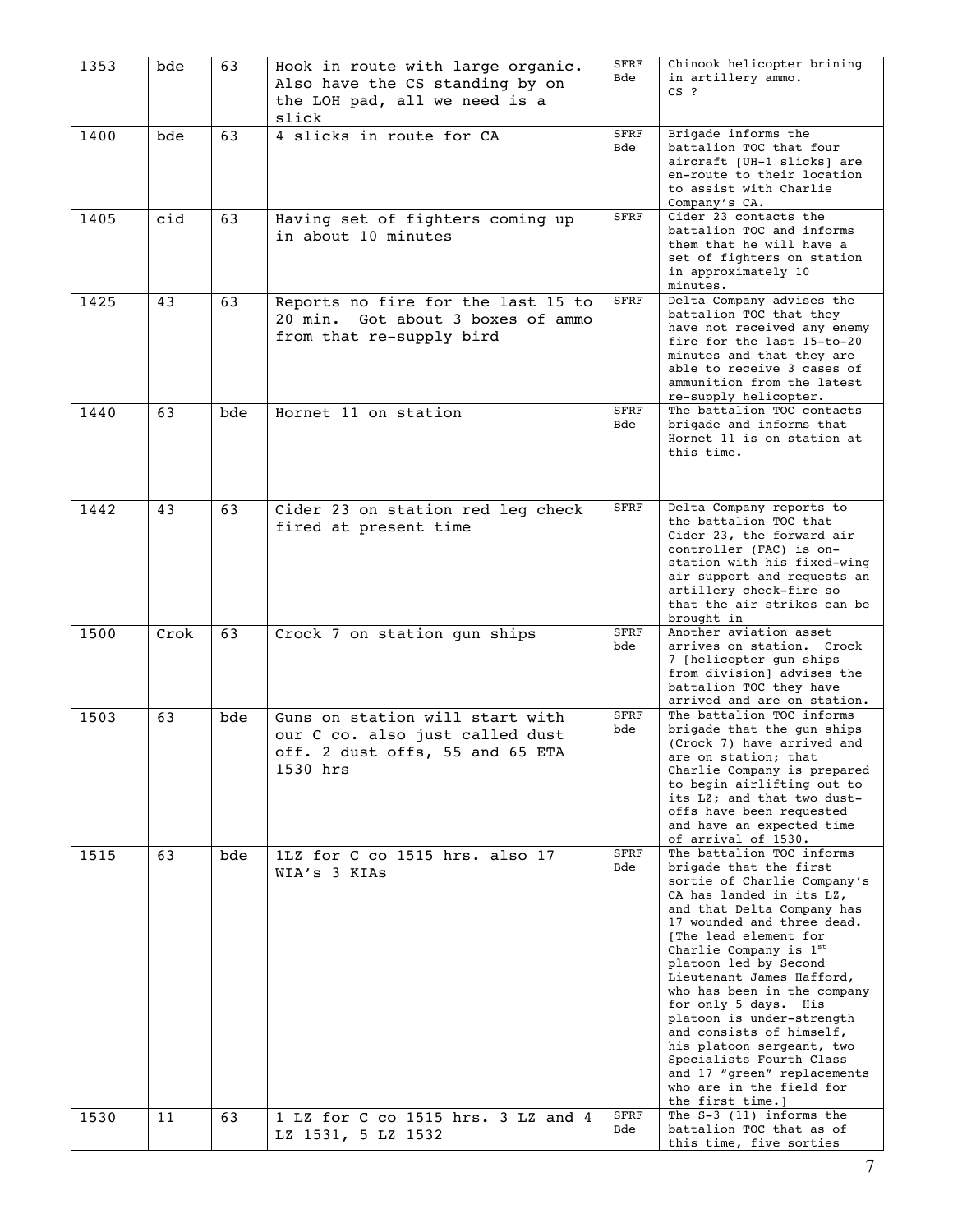|      |      |     |                                                                                                                                       |                    | from Charlie Company have<br>been successfully inserted<br>into their LZ.                                                                                                                                                                                                                                                     |
|------|------|-----|---------------------------------------------------------------------------------------------------------------------------------------|--------------------|-------------------------------------------------------------------------------------------------------------------------------------------------------------------------------------------------------------------------------------------------------------------------------------------------------------------------------|
| 1532 | 43   | 63  | Dust off on station needs guns,<br>contact crock on 289.90                                                                            | SFRF               | The two dust-off<br>helicopters arrive on<br>station and request<br>helicopter qunship support<br>[for their landing and<br>pickup]. The battalion TOC<br>advises them to switch to<br>frequency 289.90 and<br>contact Crock 7 [who is on<br>station and waiting].                                                            |
| 1540 | 11   | 63  | 6 LZ 1540 7 LZ 1541. 8 LZ 1542                                                                                                        | <b>SFRF</b>        | The S-3 informs the<br>battalion TOC that the last<br>three sorties from Charlie<br>Company's CA have<br>[successfully] landed in<br>their LZ. [The company is<br>so under strength that it<br>only took eight sorties to<br>move them all. 1                                                                                 |
| 1545 | 11   | 63  | First dust off in D co.                                                                                                               | SFRF<br>bde        | Medivac picks up wounded<br>from D company                                                                                                                                                                                                                                                                                    |
| 1542 | 67   | 63  | Last LZ $1542$                                                                                                                        | SFRF<br>bde        | Charlie Company informs the<br>battalion TOC that the<br>company is on the ground.                                                                                                                                                                                                                                            |
| 1543 | Duts | 63  | The first dust off is complete,<br>took 6 WIA                                                                                         | SFRF<br>bde        | The first dust-off informs<br>the battalion TOC that they<br>have departed [Delta<br>Company's LZ   with six<br>wounded on board.                                                                                                                                                                                             |
| 1545 | 67   | 63  | He SP'd at this time                                                                                                                  | SFRF               | Charlie Company informs the<br>battalion TOC that they<br>have SPd at this time.                                                                                                                                                                                                                                              |
| 1605 | Cid  | bde | Cider 23 leaving station at this<br>time                                                                                              | SFRF<br>bde        | [The FAC] Cider 23 advises<br>brigade that he is<br>departing the station at<br>this time.                                                                                                                                                                                                                                    |
| 1606 |      |     | Bikini 15 was in the LZ received<br>heavy ground fire and 1 incoming<br>round of 82mm (he got 2 WAI out)                              | <b>SFRF</b><br>bde | [One of the dust-off<br>helicopters] Bikini 15<br>[while setting on the Delta<br>Company landing pad being<br>loaded with wounded]<br>reports to the battalion<br>TOC that they are receiving<br>heavy ground fire and one<br>round of 82mm mortar fire.<br>The aircraft is able to<br>take-off with two wounded<br>on board. |
| 1607 | 43   | 63  | The round came from AZ 10 about<br>400 meters out                                                                                     | <b>SFRF</b><br>bde | Delta Company informs the<br>battalion TOC that the one<br>round of 82 mm came in on a<br>10 degree azimuth from<br>approximately 400 meters<br>out.                                                                                                                                                                          |
| 1620 | 63   | bde | Bikini 25 went in and 0 people out                                                                                                    | SFRF               | The battalion TOC informs<br>brigade that [the second<br>dust-off] Bikini 25 was<br>able to land, but [due to<br>enemy fire was forced to]<br>depart without any wounded<br>on board                                                                                                                                          |
| 1628 | cid  | 63  | Cider 22 on station                                                                                                                   | SFRF               | [A replacement FAC] Cider<br>22 informs the battalion<br>TOC that he [has arrived<br>and] is on station.                                                                                                                                                                                                                      |
| 1630 | 63   | bde | Gambler on station                                                                                                                    | <b>SFRF</b>        | The battalion TOC advises<br>brigade that Gambler [26]<br>is back on station.                                                                                                                                                                                                                                                 |
| 1635 | 13   | 63  | A Co. reports that there is<br>another interference on their new<br>internal, it is an indigenous<br>station. Will change to old push | SFRF<br>Bde        | Alpha Company informs the<br>battalion TOC that they are<br>receiving interference on<br>their company radio<br>frequency in the form of a<br>Vietnamese signal and are                                                                                                                                                       |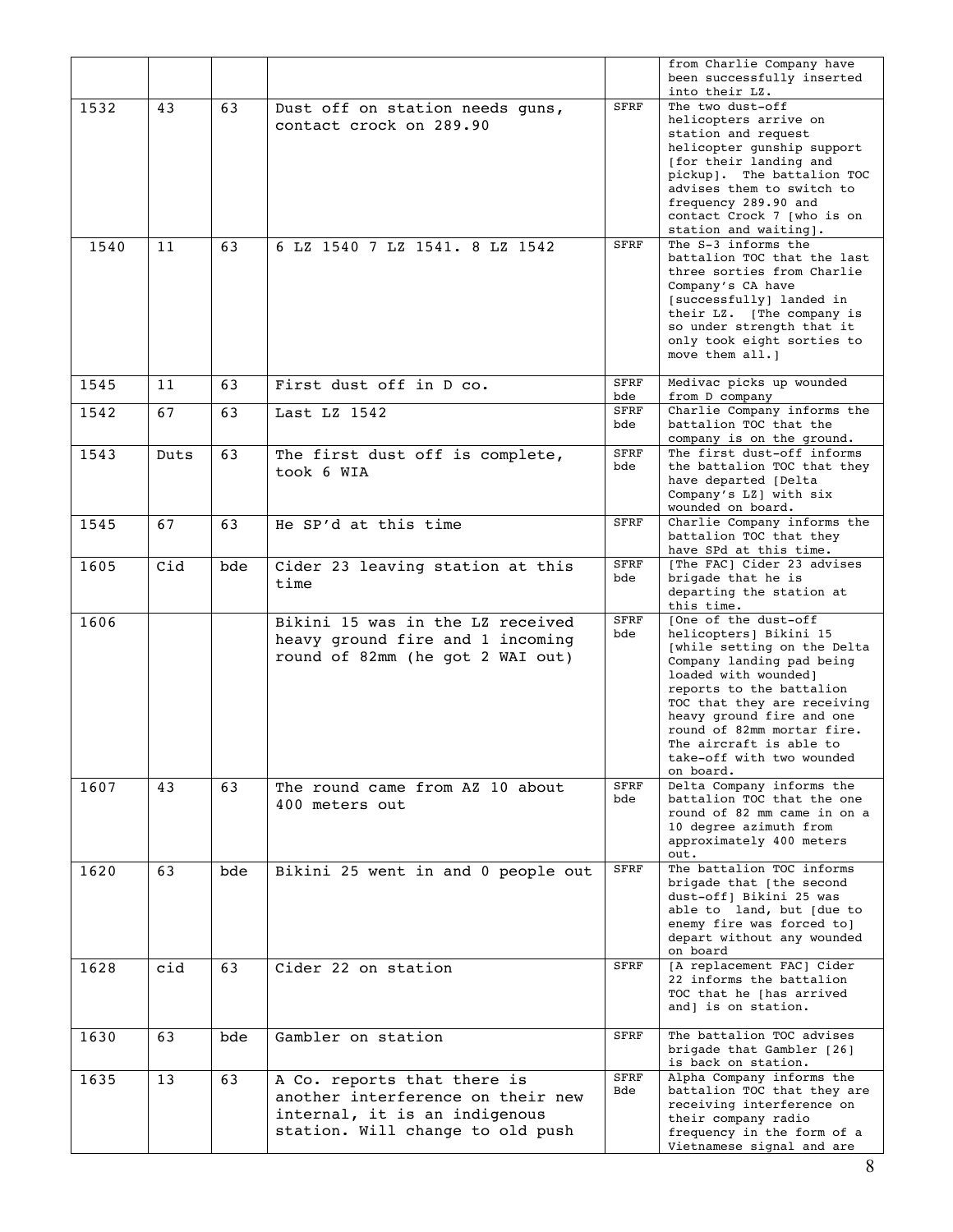|              |     |     |                                                                                                                                                                                                                                                                                                                                                                                                                                                                                                                                                                                                             |                    | switching back to their old<br>frequency (push).                                                                                                                                                                                                                                                                                                                                                                                                                                                                                                                                                                                                                                                                                                                                                                                                                                        |
|--------------|-----|-----|-------------------------------------------------------------------------------------------------------------------------------------------------------------------------------------------------------------------------------------------------------------------------------------------------------------------------------------------------------------------------------------------------------------------------------------------------------------------------------------------------------------------------------------------------------------------------------------------------------------|--------------------|-----------------------------------------------------------------------------------------------------------------------------------------------------------------------------------------------------------------------------------------------------------------------------------------------------------------------------------------------------------------------------------------------------------------------------------------------------------------------------------------------------------------------------------------------------------------------------------------------------------------------------------------------------------------------------------------------------------------------------------------------------------------------------------------------------------------------------------------------------------------------------------------|
| 1637         | 43  | 63  | D Co. reports B-40 incoming coming<br>from the west                                                                                                                                                                                                                                                                                                                                                                                                                                                                                                                                                         | <b>SFRF</b><br>Bde | Delta Company informs the<br>battalion TOC that the<br>enemy is firing B-40<br>rockets at his position<br>again from the west.                                                                                                                                                                                                                                                                                                                                                                                                                                                                                                                                                                                                                                                                                                                                                          |
| 1643         | 43  | 63  | Getting movement to the west he<br>thinks they are regrouping                                                                                                                                                                                                                                                                                                                                                                                                                                                                                                                                               | <b>SFRF</b><br>Bde | Delta Company informs the<br>battalion TOC that enemy<br>movement has been detected<br>to the west of his position<br>and that it appears the<br>enemy may be regrouping on<br>that side of his perimeter.                                                                                                                                                                                                                                                                                                                                                                                                                                                                                                                                                                                                                                                                              |
| 1735         | 67  | 63  | Present location 147761                                                                                                                                                                                                                                                                                                                                                                                                                                                                                                                                                                                     | <b>SFRF</b><br>Bde | Charlie Company informs the<br>battalion TOC that their<br>present location is<br>ZA147761. [This places<br>Charlie Company<br>approximately 700 meters<br>south of Delta Company. 1                                                                                                                                                                                                                                                                                                                                                                                                                                                                                                                                                                                                                                                                                                    |
| 1700         | 63  | bde | PLANS SUMMARY:<br>A Company will remain in present<br>location maintaining defensive<br>positions. Will be clover-leafing<br>from patrol base. B Company will<br>continue to maintain defensive<br>positions on LZ Nicole. C Company<br>will Sweep contact area. D<br>Company will sweep contact area.<br>Recon will continue to remain OP<br>DON'd to $2/8^{th}$<br>Will not have a company or pit<br>size element on reactionary due to<br>the tactical situation.<br>Requesting 1 LOH at 0730 for 2<br>hours to check in on our Cmd A<br>push and 2 resupply birds all day<br>to check in on our AL Push | <b>SFRF</b><br>bde | The battalion TOC provides<br>a summary of plans [for the<br>$6th$ of June] to brigade.<br>They include: Alpha Company<br>will establish a patrol<br>base, remain in place and<br>conduct clover-leaf<br>patrols. Bravo Company<br>will continue to maintain<br>defensive positions on LZ<br>Nicole; Charlie and Delta<br>Companies will continue to<br>sweep the contact area; and<br>the recon platoon will<br>remain attached [OPCON] to<br>the 2/8 Infantry. The<br>battalion will not have a<br>company or platoon-size<br>reaction force due to the<br>tactical situation.<br>Additionally, one LOH and<br>two resupply aircraft are<br>requested. The LOH at 0730<br>for two hours on the<br>battalion's command A<br>channel and the two<br>resupply aircraft all day<br>on the admin and logistical<br>(A&L) channel. [Two more<br>dust-off aircraft were to<br>be need also.] |
| 1715         | cid | 63  | Cider 23 on station will have<br>spades in 20 min.                                                                                                                                                                                                                                                                                                                                                                                                                                                                                                                                                          | <b>SFRF</b>        | [The FACs switch again.]<br>Cider 23 informs the<br>battalion TOC that he [has<br>arrived                                                                                                                                                                                                                                                                                                                                                                                                                                                                                                                                                                                                                                                                                                                                                                                               |
| Late<br>1600 | G26 | 63  | Gambler 56 on station                                                                                                                                                                                                                                                                                                                                                                                                                                                                                                                                                                                       |                    | Gambler 26 informs the<br>battalion TOC that he is<br>[back on] station [and<br>$standing by$ ].                                                                                                                                                                                                                                                                                                                                                                                                                                                                                                                                                                                                                                                                                                                                                                                        |
| 1725         | G56 | 63  | Gambler 56 on station                                                                                                                                                                                                                                                                                                                                                                                                                                                                                                                                                                                       | SFRF               | Gambler 56 contacts the<br>battalion TOC and informs<br>them that he is on station<br>[at this time].                                                                                                                                                                                                                                                                                                                                                                                                                                                                                                                                                                                                                                                                                                                                                                                   |
| 1736         | cid | 63  | The strike is going in at this<br>time                                                                                                                                                                                                                                                                                                                                                                                                                                                                                                                                                                      | SFRF<br>Bde        | Cider 23 [the FAC] informs<br>the battalion TOC that an<br>air strike is going in at<br>this time.                                                                                                                                                                                                                                                                                                                                                                                                                                                                                                                                                                                                                                                                                                                                                                                      |
| 1750         | bde | 63  | Have 2 hooks with large organics<br>coming in shortly to Nicole                                                                                                                                                                                                                                                                                                                                                                                                                                                                                                                                             | SFRF<br>Bde        | LZ Nicole being re-supplied<br>by 2 Chinooks                                                                                                                                                                                                                                                                                                                                                                                                                                                                                                                                                                                                                                                                                                                                                                                                                                            |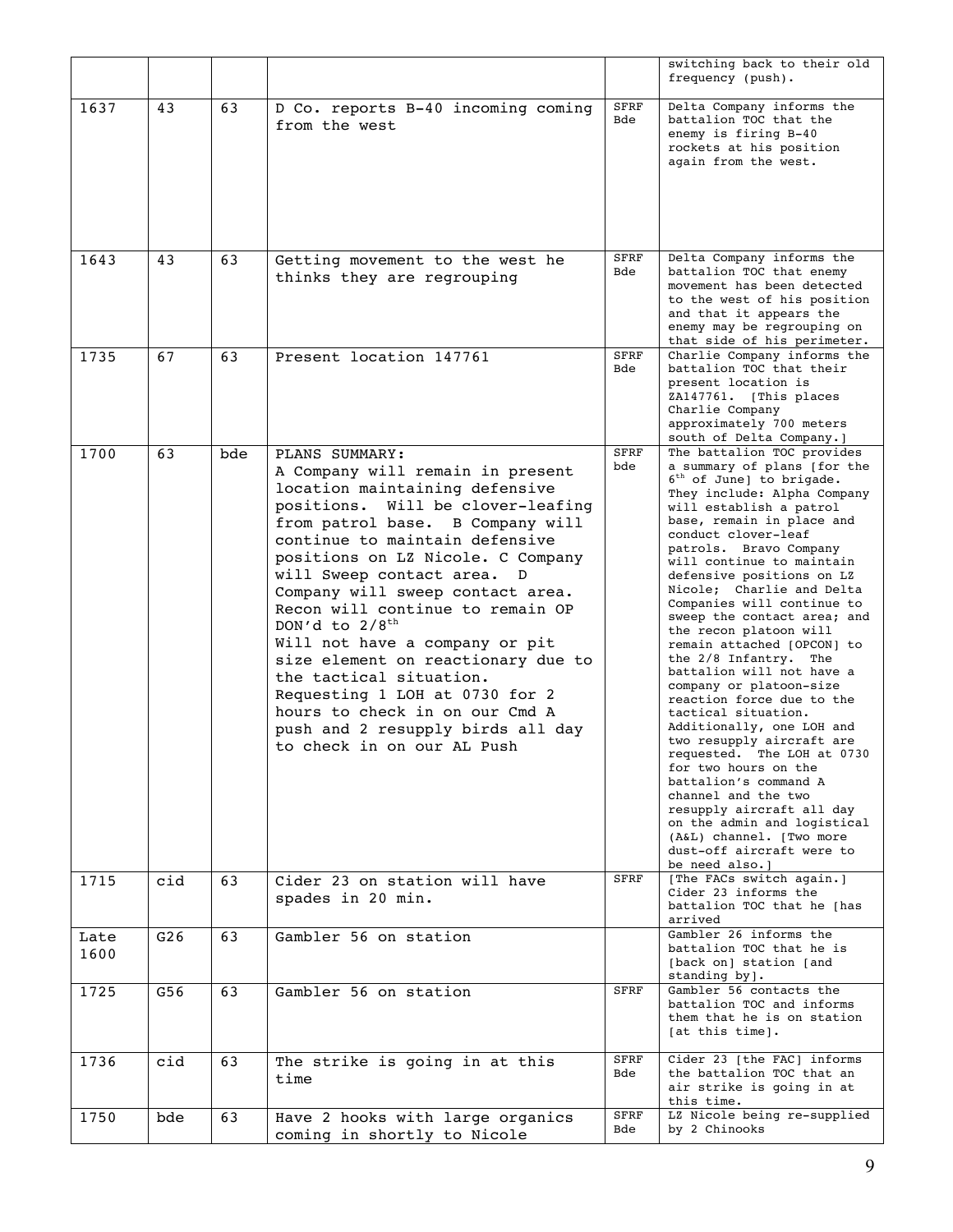| 1809 | 63 | bde | First dust off bird in at this<br>time                                                                                         | <b>SFRF</b><br>bde | [The next] dust-off<br>helicopter lands on Delta<br>Company's LZ for their<br>wounded.                                                                                                                                                                                                                                                                                                                                                                                                                                                                                                                                                                                                                                                                                                                                                                                                                          |
|------|----|-----|--------------------------------------------------------------------------------------------------------------------------------|--------------------|-----------------------------------------------------------------------------------------------------------------------------------------------------------------------------------------------------------------------------------------------------------------------------------------------------------------------------------------------------------------------------------------------------------------------------------------------------------------------------------------------------------------------------------------------------------------------------------------------------------------------------------------------------------------------------------------------------------------------------------------------------------------------------------------------------------------------------------------------------------------------------------------------------------------|
| 1810 | 43 | 63  | They recieved two rounds of B40,<br>got 4 more WIA                                                                             | <b>SFRF</b><br>bde | Delta Company informs the<br>battalion TOC that they<br>just received two more B-40<br>rockets, and that four more<br>wounded have been loaded<br>onto the dust-off<br>helicopter.                                                                                                                                                                                                                                                                                                                                                                                                                                                                                                                                                                                                                                                                                                                              |
| 1818 | 43 | 63  | The rounds came from the SE the<br>second bird has gotten out                                                                  | <b>SFRF</b><br>bde | Delta Company informs the<br>battalion TOC that the B-40<br>rockets came from the<br>southeast, and that the<br>second dust-off has<br>departed.                                                                                                                                                                                                                                                                                                                                                                                                                                                                                                                                                                                                                                                                                                                                                                |
| 1830 | 63 | bde | We are moving out the guns and<br>start putting gin red leg                                                                    | <b>SFRF</b><br>bde | The battalion TOC informs<br>brigade that they are<br>releasing the gunships and<br>are lifting the check-fire<br>on the artillery.                                                                                                                                                                                                                                                                                                                                                                                                                                                                                                                                                                                                                                                                                                                                                                             |
| 1835 | 67 | 63  | C Company just took 1 B-40 and S/A                                                                                             | SFRF<br>bde        | Charlie Company [who is<br>still moving slowly toward<br>Delta Company] informs the<br>battalion TOC that they are<br>now receiving B-40 rocket<br>and small arms fire. (this<br>is where Daniels,<br>Gustafson, Kahl, Gowan<br>others are pinned down)                                                                                                                                                                                                                                                                                                                                                                                                                                                                                                                                                                                                                                                         |
| 1840 | 67 | 63  | They found a bunker between the<br>two elements the C co is going to<br>throw some frags and see if they<br>can't knock it out | <b>SFRF</b><br>bde | Charlie Company informs the<br>battalion TOC that they<br>have encountered an enemy<br>bunker between themselves<br>and Delta Company, and that<br>they are going to try and<br>take it out with hand<br>grenades. [Discussing this<br>with Jim Hafford revealed<br>that there are three<br>bunkers that they could<br>see. He was wounded<br>throwing hand grenades at<br>the center one. 1                                                                                                                                                                                                                                                                                                                                                                                                                                                                                                                    |
| 1847 | 67 | 63  | The C co. has 5 WIA and the D co.<br>has 12 WIA and 8 KIA                                                                      | <b>SFRF</b><br>bde | A status report (sitrep)<br>from Delta Company reveals<br>that they still have 12<br>wounded [three of whom are<br>Sergeant James C. Ramsey<br>and Specialists Fourth<br>Class Franklin C. Everett<br>and Runningcrane] on the<br>ground and that their<br>number of dead has risen to<br>eight. [They include<br>Sergeants Louie Dalie and<br>Lawrence Paulsen,<br>Specialist Fourth Class<br>Alexander Santiago; and<br>Privates First Class<br>Fredrick Henry, Thomas<br>Horal, David Howard, Mack<br>Preston, and Thomas<br>Williams].<br>Charlie Company informs the<br>battalion TOC that they now<br>have five wounded. [Three<br>of the wounded are from the<br>1 <sup>st</sup> platoon (the lead<br>element) and include:<br>Second Lieutenant James<br>Hafford, and Specialists<br>Fourth Class Mike Gowan and<br>Ruben G. Cruz. The Charlie<br>Company wounded were not<br>medivaced out until after |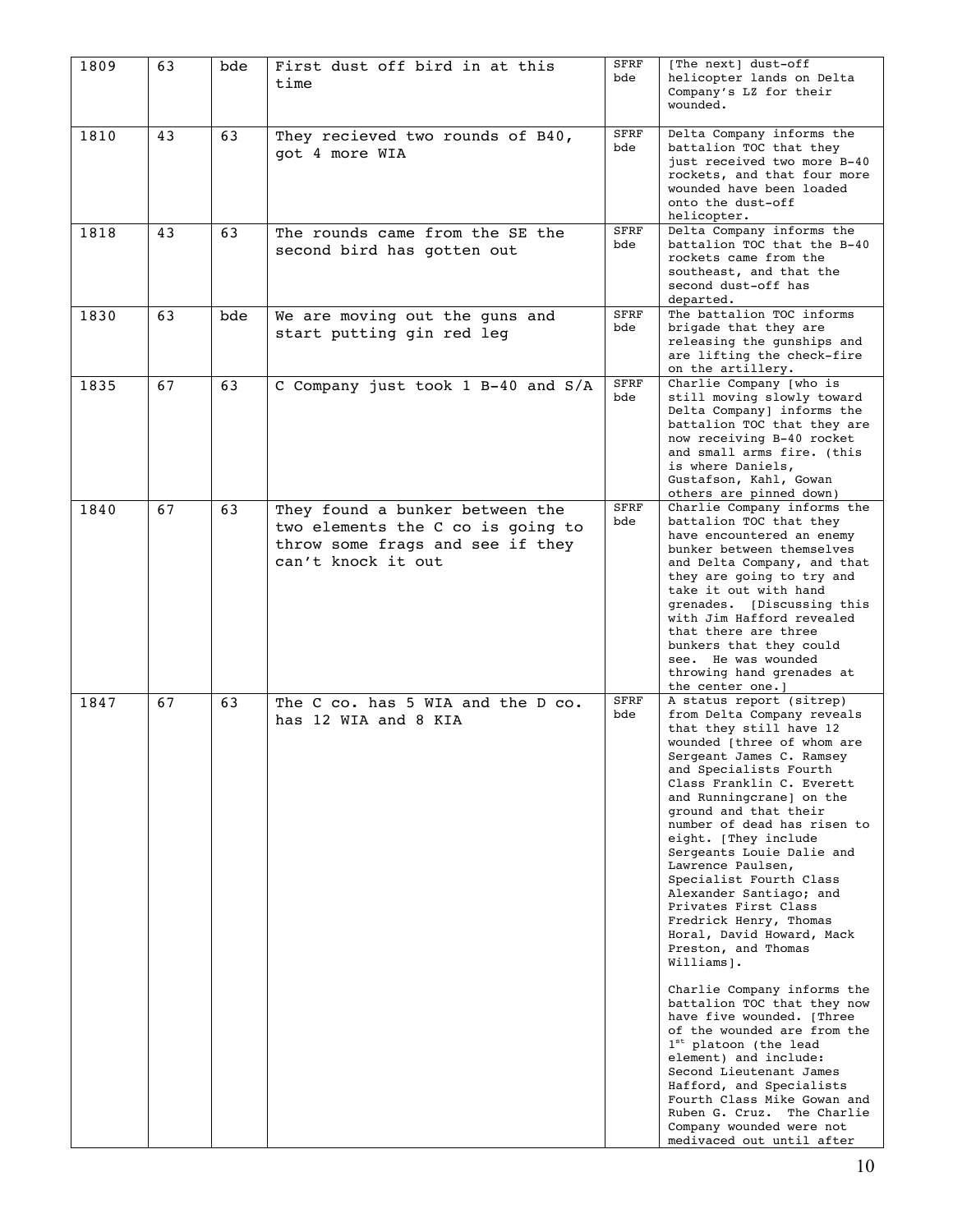|      |     |    |                                                                                                                                                |                    | 0700 on the morning of the<br>$6th$ of June]                                                                                                                                                                                                                                                                    |
|------|-----|----|------------------------------------------------------------------------------------------------------------------------------------------------|--------------------|-----------------------------------------------------------------------------------------------------------------------------------------------------------------------------------------------------------------------------------------------------------------------------------------------------------------|
| 1909 | 67  | 63 | He is closing the 43 element at<br>this time                                                                                                   | <b>SFRF</b><br>Bde | Charlie Company informs the<br>battalion TOC that their<br>lead element $[1st$ platoon]<br>has made contact with the<br>Delta Company elements.                                                                                                                                                                 |
| 1915 | cid | 63 | Cider 22 left station at this time                                                                                                             | <b>SFRF</b><br>bde | [The FAC] Cider 22 advises<br>the battalion TOC that he<br>is departing at this time<br>[probably too dark to be<br>effective anymore].                                                                                                                                                                         |
| 1958 | 22  | 63 | They are not going to try to get<br>the WIA out now they are receiving<br>auto weapons fire from the dinks                                     | <b>SFRK</b><br>bde | The battalion commander<br>informs the battalion TOC<br>that because of intensity<br>of the enemy's automatic<br>weapons fire, they are not<br>going to attempt additional<br>dust-offs at this time.                                                                                                           |
| 2050 | 39  | 63 | Have movement on western side of<br>perimeter, employing M-79                                                                                  | <b>SFRC</b>        | Bravo Company, who has<br>replaced Charlie Company at<br>the FSB on LZ Nichol and is<br>performing perimeter<br>security, informs the<br>battalion TOC that they<br>have detected enemy<br>movement on the western<br>side of the perimeter and<br>that they are going to take<br>it under M-79 grenade fire.   |
| 2100 | 39  | 63 | Thinks he saw dinks in the wood<br>line, LP pulled back after<br>employing small arms, small arms<br>are working up small arms at this<br>time | <b>SFRC</b>        | Bravo Company informs the<br>battalion TOC that they<br>have observed enemy<br>soldiers in a portion of<br>the woodline on the<br>northwest side of the<br>perimeter, have pulled one<br>of their listening posts<br>(LPs) in, and have taken<br>the that portion of the<br>perimeter under small arms<br>fire. |
| 2120 | 39  | 63 | Shooting an HI program to the<br>north side of the perimeter                                                                                   | <b>SFRC</b>        | Bravo Company informs the<br>battalion TOC that they<br>have called in and are<br>executing a harassing and<br>interdiction (H&I) indirect<br>fire mission [81mm mortars]<br>along the northern side of<br>the perimeter in response<br>to the enemy movement they<br>detected.                                 |
| 2125 | 67  | 63 | Platoon has closed his location at<br>this time. Will complete setting<br>up of defensive perimeter with 43                                    | SFRC               | Charlie Company informs the<br>battalion TOC that they<br>have completed their link-<br>up with Delta Company and<br>are in the process of<br>finalizing their defensive<br>perimeter.                                                                                                                          |
| 2145 | 39  | 63 | EOM on small organics at this<br>time. Observing at this time                                                                                  | SFRC               | Bravo Company informs the<br>battalion TOC that they<br>have completed their fire<br>mission and are observing<br>for any further enemy<br>movement.                                                                                                                                                            |
| 2300 | bde | 63 | bde notes estimated reinforced NVA<br>company was engaged by 43 with an<br>estimated 60-70 enemy KIA                                           | SFRC               | Brigade contacts the<br>battalion TOC and informs<br>them that in their<br>estimate, the enemy force<br>that was engaged by the<br>battalion was a reinforced<br>NVA company and that they                                                                                                                      |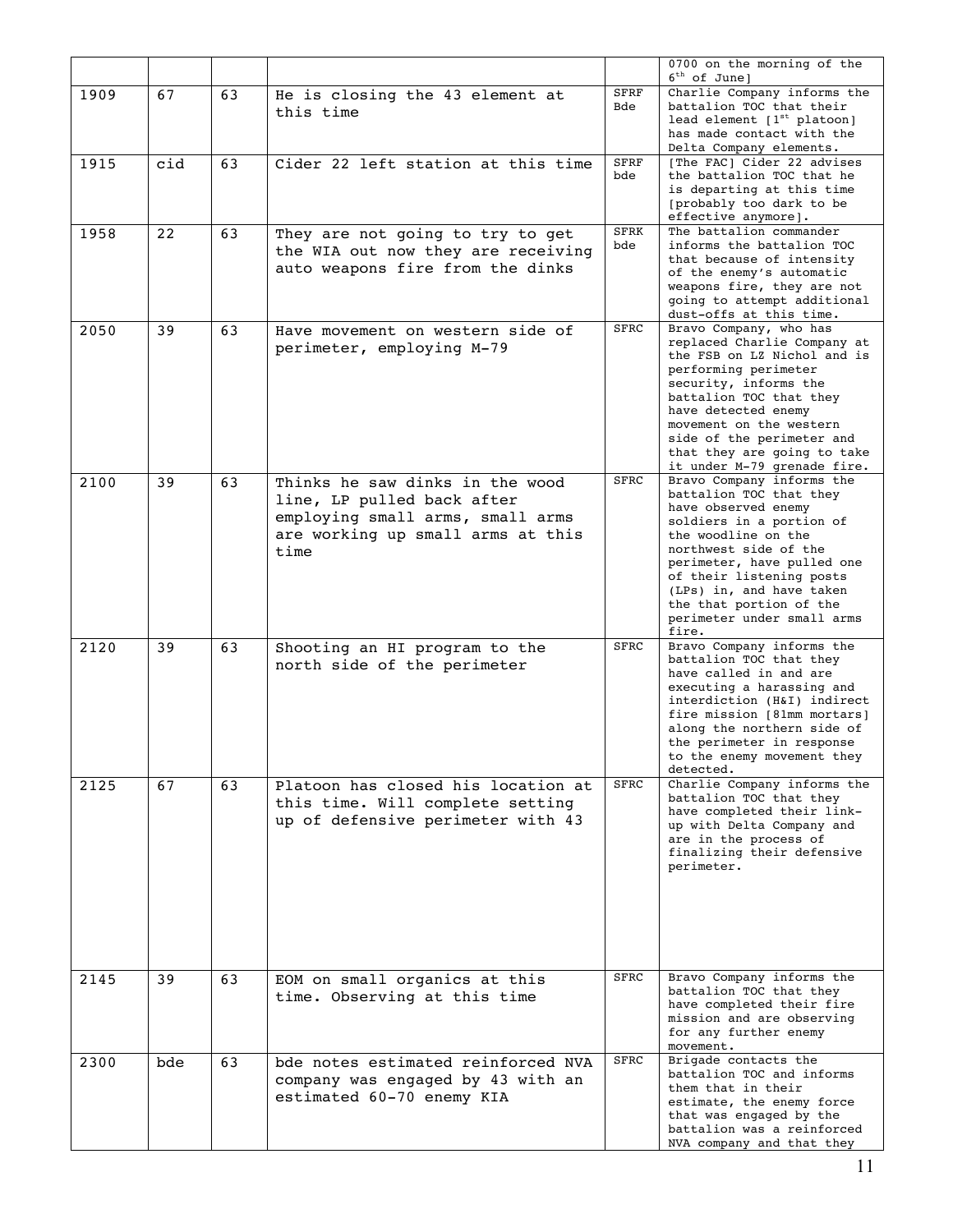|              |            |     |                                                                                                                                                                                                                                                                                                                                                                                                                                                                                                                                                                                                                                      |               | may have sustained as many<br>as 60-70 killed.                                                                                                                                                                                                                                                        |
|--------------|------------|-----|--------------------------------------------------------------------------------------------------------------------------------------------------------------------------------------------------------------------------------------------------------------------------------------------------------------------------------------------------------------------------------------------------------------------------------------------------------------------------------------------------------------------------------------------------------------------------------------------------------------------------------------|---------------|-------------------------------------------------------------------------------------------------------------------------------------------------------------------------------------------------------------------------------------------------------------------------------------------------------|
| 2305         | bde        | 63  | Need to know how much 4.2 ammo on<br>hand at FSB by type, reply ASAP                                                                                                                                                                                                                                                                                                                                                                                                                                                                                                                                                                 | SFRC          | A request on ammo                                                                                                                                                                                                                                                                                     |
| 2310         | 63         | bde | With reference to last, 590 HE, 12<br>WP, 104 ILL                                                                                                                                                                                                                                                                                                                                                                                                                                                                                                                                                                                    | SFRC<br>Bde   | Battalion responds that<br>they have 590 High<br>explosive rounds, 12 White<br>Phosphorus, and 104<br>Illumination rounds                                                                                                                                                                             |
| 2400         |            |     | Closed Log                                                                                                                                                                                                                                                                                                                                                                                                                                                                                                                                                                                                                           | SFRC          | This daily staff journal is<br>closed out by the battalion<br>TOC with a final entry that<br>Delta Company suffered 32<br>wounded and 10 killed,<br>while Charlie Company<br>sustained five wounded.<br>[The official killed in<br>action (KIA) for Delta<br>Company this day is<br>actually eight. 1 |
|              |            |     | [Note: Nine DSJ entries that deal with the<br>resupply of 4.2 ammunition on LZ Nicole<br>were omitted from this narrative as they<br>had no direct relation to the battle that<br>Delta and Charlie Companies were involved<br>in this day. What is odd are the missing<br>locations of each company at the start of<br>the day; sitreps from Alpha Company<br>throughout the day; all the locations of<br>enemy sightings; and the locations of the<br>companies at the end of the day. Another<br>odd thing about this DSJ is that 50% of the<br>entries were about the different air assets<br>and their deployment.   Roger Hill |               |                                                                                                                                                                                                                                                                                                       |
|              |            |     | $S-3$ 1/12th Inf - RADIO LOG 6 June 1969 - L Z                                                                                                                                                                                                                                                                                                                                                                                                                                                                                                                                                                                       | Nicole 172783 |                                                                                                                                                                                                                                                                                                       |
|              |            |     |                                                                                                                                                                                                                                                                                                                                                                                                                                                                                                                                                                                                                                      |               |                                                                                                                                                                                                                                                                                                       |
| 0001<br>0030 |            | 63  | Opened Log Equipment Check L/C                                                                                                                                                                                                                                                                                                                                                                                                                                                                                                                                                                                                       | SFTH          |                                                                                                                                                                                                                                                                                                       |
|              | <b>BDE</b> |     | G-2 Usually reliable intelligence<br>sources indicate a possible<br>overall increase in enemy activity<br>throughout the 4 <sup>th</sup> Division AO for<br>next 12-24 hours same sources<br>indicate attacks by fire in DakTo<br>and Ben Het arias From 0600 to                                                                                                                                                                                                                                                                                                                                                                     | SFTH          |                                                                                                                                                                                                                                                                                                       |
|              |            |     | 06800 hours                                                                                                                                                                                                                                                                                                                                                                                                                                                                                                                                                                                                                          |               |                                                                                                                                                                                                                                                                                                       |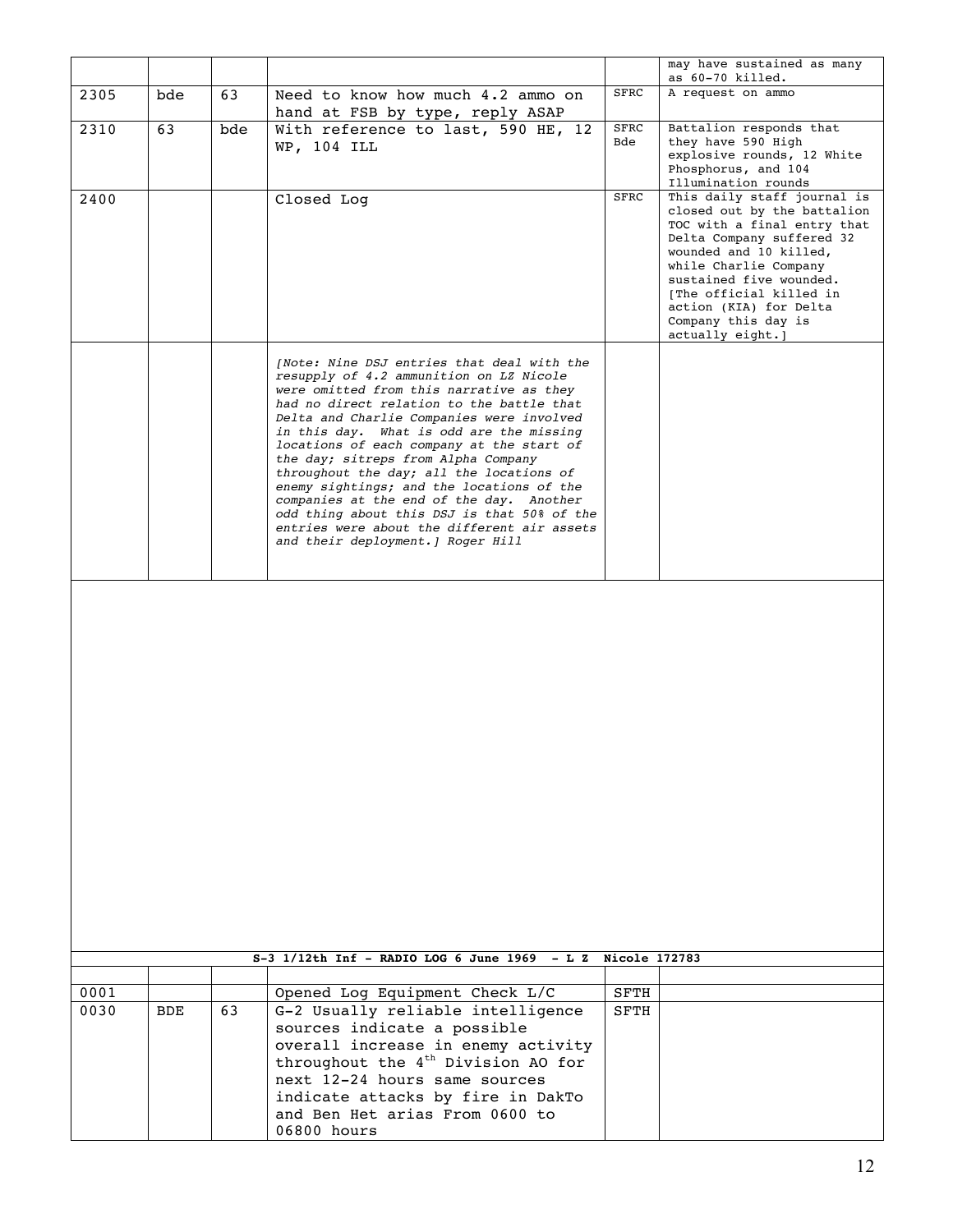| 0045 | Comp       | 63  | 13,39,67,423,90 sit rep n/c                                                                                                                                                                                                                                                                                                                                                                                                                                                                            |             | Negative situation report -<br>all OK                                                                                                                                                                                                                                                                                                                                                                                                                                                                                                                                                                                                                                                                                                                                                                                                                                                                                                                                                                                                                                                                                                                                                                                                                                                     |
|------|------------|-----|--------------------------------------------------------------------------------------------------------------------------------------------------------------------------------------------------------------------------------------------------------------------------------------------------------------------------------------------------------------------------------------------------------------------------------------------------------------------------------------------------------|-------------|-------------------------------------------------------------------------------------------------------------------------------------------------------------------------------------------------------------------------------------------------------------------------------------------------------------------------------------------------------------------------------------------------------------------------------------------------------------------------------------------------------------------------------------------------------------------------------------------------------------------------------------------------------------------------------------------------------------------------------------------------------------------------------------------------------------------------------------------------------------------------------------------------------------------------------------------------------------------------------------------------------------------------------------------------------------------------------------------------------------------------------------------------------------------------------------------------------------------------------------------------------------------------------------------|
| 0117 | Bde        | 63  | A/S's5 June: ZB028090 TOT 1125<br>8mll/.01 100/50 S&I<br>ZA060638 TOT 1215 8m82/.01 100/70<br>S&f ZA041629 TOT 1245<br>8m82/.01 100/75 1 nw-se trail<br>uncovered TIC ZA142761 TOT<br>1315 12 cbu25 6nap 1600-12mm 6000-<br>7.62 100/50 s&f<br>TIC ZA148770 TOT 1445 12 cbu25 6<br>nap 1600-7.62 100/30s&f<br>100/75 s&f TIC ZA143763 1740 12<br>cbu25 6 nap 1600/20mm<br>6000-7.62 100/80 s&f Preplanned<br>$A/S's$ for 6 June:<br>ZA060640 TOT 1145 AEL/IR YA996716<br>TOT 1415 AEL/HVY APD readings | SFTH        | This comes from the AF LNO<br>(liaison) in the TOC. He<br>would coordinate air<br>strikes based on enemy<br>intelligence summaries<br>(INSUMS) from the division<br>G-2. The purpose of the<br>coordination was to insure<br>we knew where the strikes<br>were going in on the dates,<br>times, and locations<br>indicated so we wouldn't be<br>there.<br>A/S's means air strikes.<br>TOT is time on target, or<br>the time planned for the<br>strike or action to take<br>place. TIC has to do with<br>location and may mean "The<br>Indicated Coordinate (is)."<br>On the 5th, all the<br>locations are relatively<br>close to each other,<br>indicating a box pattern,<br>probably based on terrain<br>analyses. They also have<br>the strikes timed, probably<br>hoping to catch people<br>moving on the trails,<br>either away from, or into<br>the area to help possible<br>wounded.<br>Take TIC ZA142761. At 1315<br>the AF was going to put 12<br>cluster bomb units, 6<br>napalm, 1600 cal-50, and<br>6000 7.62 rounds on this<br>particular target. The<br>100/50 S&F may have<br>something to do with the<br>type of tactics, maybe.<br>Not sure.<br>On the 6th, I think it says<br>they are going in to take<br>infrared readings based on<br>heavy ground sensor<br>reports. |
| 0145 | Comp       | 63  | $13, 39, 67, 43, \text{sit rep } n/c$                                                                                                                                                                                                                                                                                                                                                                                                                                                                  | <b>SFTH</b> | Negative situation report,<br>all OK                                                                                                                                                                                                                                                                                                                                                                                                                                                                                                                                                                                                                                                                                                                                                                                                                                                                                                                                                                                                                                                                                                                                                                                                                                                      |
| 0207 | Bde        | 63  | Air assets for 6 June: 1 slick all<br>day, 1 slick all morning, 1 slick<br>from 1500 to 1700, LOH at 0730                                                                                                                                                                                                                                                                                                                                                                                              | <b>SFTH</b> | Helicopters available to<br>battalion                                                                                                                                                                                                                                                                                                                                                                                                                                                                                                                                                                                                                                                                                                                                                                                                                                                                                                                                                                                                                                                                                                                                                                                                                                                     |
| 0245 | Comp       | 63  | 13,39,67,43, sit rep n/c                                                                                                                                                                                                                                                                                                                                                                                                                                                                               | SFTH        | Negative situation report,<br>all OK                                                                                                                                                                                                                                                                                                                                                                                                                                                                                                                                                                                                                                                                                                                                                                                                                                                                                                                                                                                                                                                                                                                                                                                                                                                      |
| 0345 | Comp       | 63  | 13,39,67,43, sit rep n/c                                                                                                                                                                                                                                                                                                                                                                                                                                                                               | SFTH        | Negative situation report,<br>all OK                                                                                                                                                                                                                                                                                                                                                                                                                                                                                                                                                                                                                                                                                                                                                                                                                                                                                                                                                                                                                                                                                                                                                                                                                                                      |
| 0445 | Comp       | 63  | 13,39,67,43, sit rep n/c                                                                                                                                                                                                                                                                                                                                                                                                                                                                               | SFTH        | Negative situation report,<br>all OK                                                                                                                                                                                                                                                                                                                                                                                                                                                                                                                                                                                                                                                                                                                                                                                                                                                                                                                                                                                                                                                                                                                                                                                                                                                      |
| 0545 | Comp       | 63  | 13,39,67,43, sit rep n/c                                                                                                                                                                                                                                                                                                                                                                                                                                                                               |             | Negative situation report,<br>all OK                                                                                                                                                                                                                                                                                                                                                                                                                                                                                                                                                                                                                                                                                                                                                                                                                                                                                                                                                                                                                                                                                                                                                                                                                                                      |
| 0600 | 63         | Bde | Requested guns and 3 dust off<br>birds for first lite                                                                                                                                                                                                                                                                                                                                                                                                                                                  | <b>SFTH</b> | Battalion begins to request<br>Air cover and medivac<br>choppers at dawn                                                                                                                                                                                                                                                                                                                                                                                                                                                                                                                                                                                                                                                                                                                                                                                                                                                                                                                                                                                                                                                                                                                                                                                                                  |
| 0605 | <b>Bde</b> | 63  | Guns will arrive with CAV. ETA<br>unknown as yet, both Pleiku and<br>Kontum dust offs have been<br>notified by bde and will be<br>standing by until notification                                                                                                                                                                                                                                                                                                                                       | SFTH        | Gun ships will arrive at<br>unknown time. Dust offs on<br>standby until air support<br>arrives.                                                                                                                                                                                                                                                                                                                                                                                                                                                                                                                                                                                                                                                                                                                                                                                                                                                                                                                                                                                                                                                                                                                                                                                           |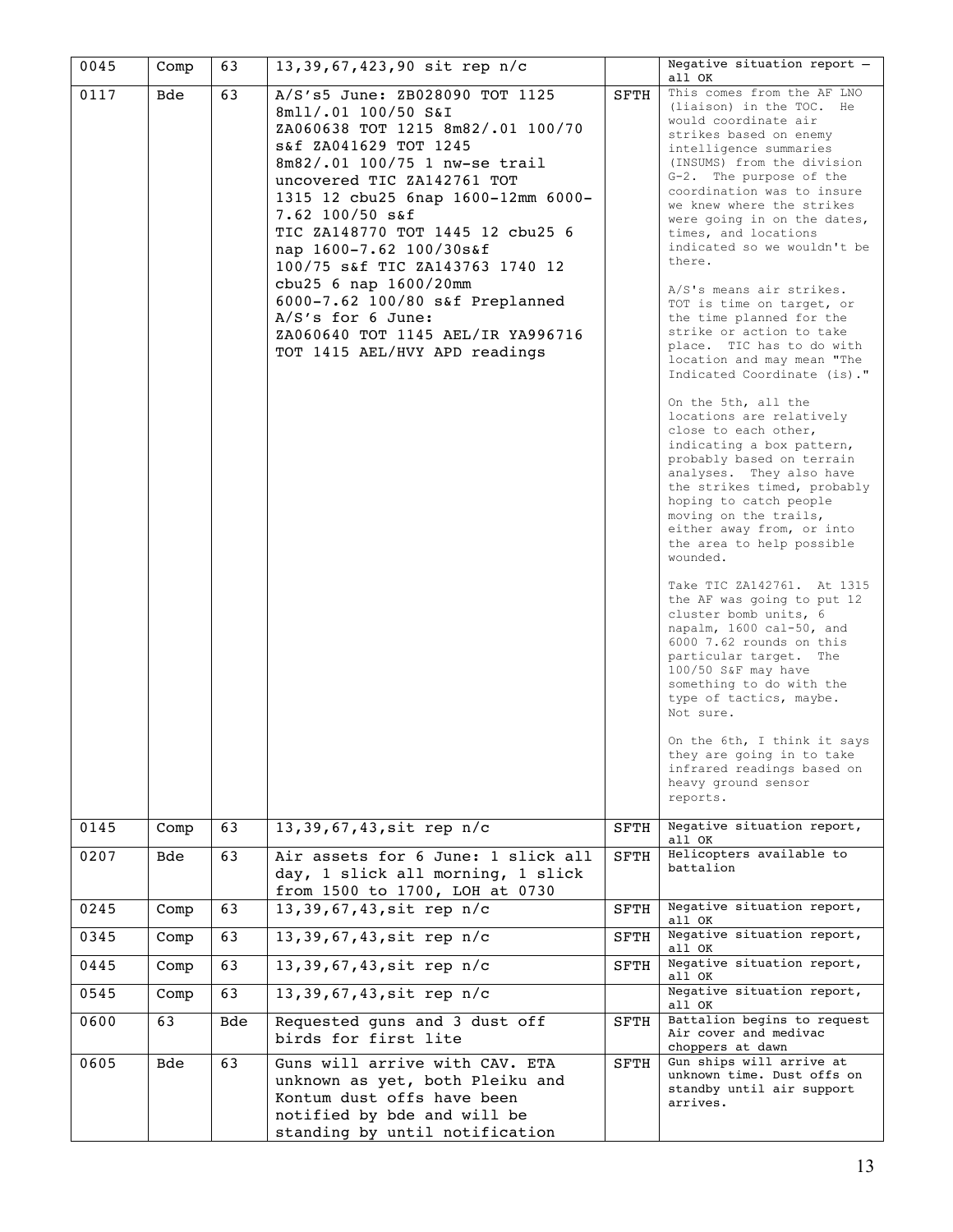|      |      |            | that guns are on station. When d/o           |             |                                                         |
|------|------|------------|----------------------------------------------|-------------|---------------------------------------------------------|
|      |      |            | arrives on station he will operate           |             |                                                         |
|      |      |            | on 43's internal with 43 call                |             |                                                         |
|      |      |            | sight 43G                                    |             |                                                         |
| 0700 | 67A  | 63         | Break down of wia for d/o is 3               | SFTH        | Charlie Company Wounded in                              |
|      |      |            | amb., 2 lit. total 6 wia's                   |             | action, 3 are ambulatory, 2                             |
|      |      |            |                                              |             | on liters, total 6 wounded                              |
| 0710 | 43   | 63         | Break down of 43's wia for d/o 1             |             | in action<br>Delta Company Wounded in                   |
|      |      |            |                                              |             | Action, 1 liter, 9                                      |
|      |      |            | Lit. 9 Amb                                   |             | ambulatory                                              |
|      |      |            |                                              |             |                                                         |
|      |      |            |                                              |             | Charlie Company patrols                                 |
| 0715 | 67   | 63         | My 97A #30, 57A #33, 33A #36, have           | SFTH        | leave area for sweeps of                                |
|      |      |            | sp'd their nl for local sweep of             |             | contact area                                            |
|      |      |            | contact area.                                |             |                                                         |
| 0740 | 67   | 63         | 33A sweeping to the east has found           | <b>SFTH</b> | Eastern Patrol finds enemy<br>equipment and drag trails |
|      |      |            | many gook steel pots and many drag           |             | of wounded. NE patrol has                               |
|      |      |            | marks to northeast, no bodies                |             | negative findings                                       |
|      |      |            | though. 57A closed sweeping to the           |             |                                                         |
|      |      |            | west. Went 300 meters out neg                |             |                                                         |
|      |      |            | finding other than high speed                |             |                                                         |
|      |      |            | trails.                                      |             |                                                         |
| 0745 | 67   | 63         | Have 1 MIA medic type. Still have            | SFTH        | Charlie Company has 1 medic<br>missing in Action $-6$   |
|      |      |            | 6WIA's                                       |             | wounded on ground                                       |
| 0752 | 67   | 63         | SRP 30 closed. Neg finding other             | SFTH        | Charlie Company patrol has                              |
|      |      |            | than high speed trails.                      |             | finished. No finding                                    |
| 0800 | 67   | <b>Bde</b> | To the east found bunker complex             |             | C Company patrol finds 10                               |
|      |      |            | of 10 bunkers $3x3x2$ 1 $\frac{1}{2}$ ft OHC |             | small bunkers with $1 \frac{1}{2}$ foot                 |
|      |      |            | They are well policed neg findings           |             | overhead cover. Found 2<br>missing weapons.             |
|      |      |            | yet. Also recovered 2 m-16s that             |             |                                                         |
|      |      |            | were lost by my wounded yesterday            |             |                                                         |
|      |      |            | 6797 closed neg findings he swept            |             |                                                         |
|      |      |            | to the north northwest northeast             |             |                                                         |
| 0803 | 67   | 63         | 57A will be sweeping to the                  |             | C company believes Medic is                             |
|      |      |            | southwest south southeast to cover           |             | alive.                                                  |
|      |      |            | the area where we think our                  |             |                                                         |
|      |      |            | missing is. Believe he is not KIA            |             |                                                         |
|      |      |            | or WIA he was just separated from            |             |                                                         |
|      |      |            | unit when we made contact.                   |             |                                                         |
| 0830 | 13   | 63         | His 133A #16 SP's his location for           |             | A Company sending out sweep                             |
|      |      |            | a sweep.                                     |             | of their area.                                          |
| 0845 | 43   | 63         | He found 83 mm tail fins inside              |             | D Company finds 83mm fins                               |
|      |      |            | the perimeter today                          |             |                                                         |
| 0850 | 67   | 63         | The 5A #30 has closed neg finding            |             | C Company patrol returns                                |
|      |      |            | they went out 150 meters                     |             | with negative findings.                                 |
| 0900 | Dust | 63         | Called dust off at 0900 ETA 0925             |             | Choppers estimate Medivacs                              |
|      |      |            |                                              |             | to arrive at 9:25 am.                                   |
| 0910 | 63   | 13         | A Co to move to 164775                       |             | Battalion orders A Company                              |
| 0911 | 11   | 63         | First bird on ground at 43                   |             | to move to new location<br>First coppers arrive at      |
|      |      |            | location 4 11 reposts drag trails            |             | Delta Company location.                                 |
|      |      |            |                                              |             | Patrol reports body drag                                |
|      |      |            | to the west and the east                     |             | trails.                                                 |
| 0930 |      |            | They have had 3 birds in and out             |             | 3 choppers have taken all<br>Wounded and dead from the  |
|      |      |            | of the 43 and 67 they have had all           |             | Delta and Charlie location.                             |
|      |      |            | the WIA and KIA except for the 1             |             | Patrol finds missing medic,                             |
|      |      |            | MIA the 67 element is closing on             |             | Clauedie Metcalf, KIA by                                |
|      |      |            | the MIA at this time. He is KIA              |             | our own artillery. Daniels<br>& Bill Kahl present at    |
|      |      |            |                                              |             | discovery of body.                                      |
| 1003 | 13   | 63         | A co SP'd at this time                       |             | A company departing at this                             |
|      |      |            |                                              |             | time                                                    |
| 1045 | Bde  | 63         | Today the recon element will be              |             | Brigade orders recon to<br>return to 1/12 control       |
|      |      |            | returned to 1/12 control.                    |             |                                                         |
| 1052 | 63   | 67         | Gave location 22 wants him to have           |             | Battalion to C Company, 22<br>is ??? wants to identify  |
|      |      |            | his NL                                       |             |                                                         |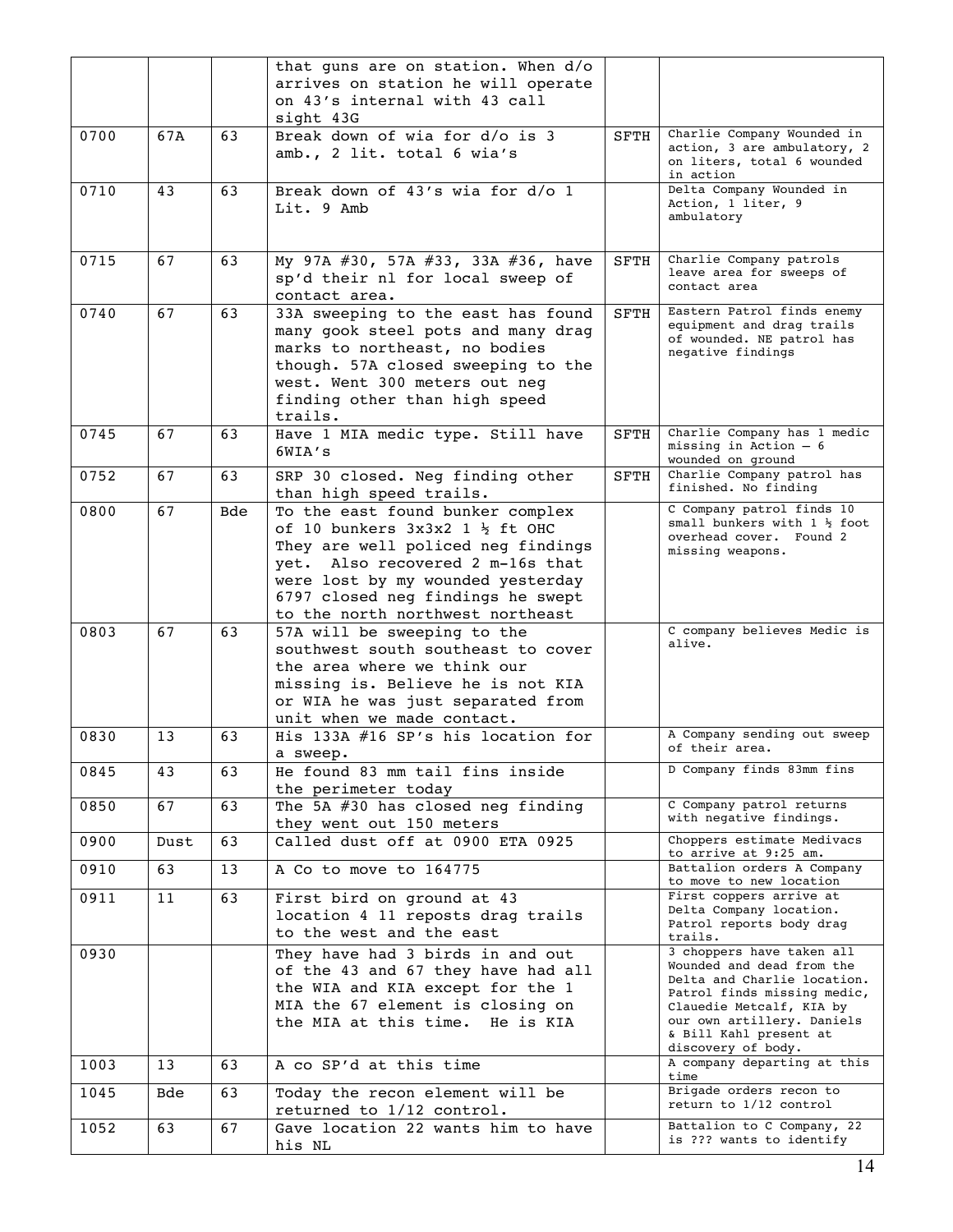|              |                 |                  |                                                                         | later night location                                  |
|--------------|-----------------|------------------|-------------------------------------------------------------------------|-------------------------------------------------------|
| 1135         | 63              | 43               | How many sorties will it take to                                        | Battalion asking Delta how                            |
|              |                 |                  | lift out D company. It will take                                        | many choppers to lift out<br>members of Delta company |
|              |                 |                  | 13 for element plus the extra                                           |                                                       |
|              |                 |                  | packs Rub on D internal                                                 |                                                       |
| 1205         | 67              | 63               | He is sending 1 more man back with                                      | Charlie Company informs                               |
|              |                 |                  | shrapnel in the leg                                                     | battalion they have one<br>more WIA they want to send |
|              |                 |                  |                                                                         | back for treatment                                    |
| 1215         | 63              | <b>Bde</b>       | PL for A co 169789                                                      | Present location for A                                |
|              | 63              |                  |                                                                         | Company<br>$\overline{2}$                             |
| 1245<br>1300 |                 | <b>Bde</b><br>63 | Gave proposed BB on the BN<br>Shamrock 11 checked in on station         | Air recon in area                                     |
| 1301         | Sham<br>67      | 63               |                                                                         | C Company has destroyed 10                            |
|              |                 |                  | He has destroyed all the bunkers<br>$(10)$ 148767                       | bunkers at grid 148767                                |
| 1316         | 43              | 63               | First PZ for the D co.                                                  | D Company begins to leave<br>area by chopper          |
| 1319         | Sham            | 63               | Shamrock reports bunkers 8-12                                           | Shamrock (Air recon) finds                            |
|              |                 |                  | fresh 4+5 with 2 feet overhead at                                       | bunkers at grid 147764                                |
|              |                 |                  | 147764                                                                  |                                                       |
| 1323         | 43              | 63               | First LZ at this time for D co                                          | Delta company begins to<br>arrive at LZ Nicole        |
| 1326         | SHM             | 63               | Shamrock 11 at 143753 reports 15                                        | Shamrock finds foxholes at                            |
|              |                 |                  | foxholes used within last 24 hours                                      | 143753.                                               |
|              |                 |                  | with strips of cloth around them                                        |                                                       |
|              |                 |                  | possibly used as bandages                                               |                                                       |
| 1332         | 43              | 63               | Third LZ                                                                | Delta reports 3rd group to                            |
| 1337         | Sham            | 63               | Shamrock 11 reports 136753 8                                            | land at LZ Nicole<br>Shamrock (chopper??) finds       |
|              |                 |                  | bunkers and 1 individual took him                                       | more bunkers and taking                               |
|              |                 |                  | under fire unknown results - green                                      | fire from one NVA                                     |
|              |                 |                  | uniform                                                                 |                                                       |
| 1410         | 43              | 63               | The D company is complete to LZ                                         | Delta Company move to LZ                              |
|              |                 |                  | Nicole                                                                  | Nicole complete                                       |
| 1415         | <b>Bde</b>      | 63               | Major Pavia from military                                               |                                                       |
|              |                 |                  | Historian Detachment will visit LZ                                      |                                                       |
|              |                 |                  | Nicole this afternoon                                                   |                                                       |
|              |                 |                  | transportation will be provided                                         |                                                       |
| 1419         | 67              | 63               | 67 sp'd C Company                                                       | C Company is leaving<br>contact area at this time     |
| 1420         | 90              | 63               | First PZ for recon                                                      | Recon patrol Leaves                                   |
| 1428         | 90              | 63               | First LZ for recon                                                      | Recon arrives                                         |
| 1425         | 90              | 63               | Second LZ for recon                                                     | 2 <sup>nd</sup> recon arrives                         |
| 1455         | 90B             | 63               | Third LZ for recon                                                      | 3 <sup>rd</sup> recon arrives                         |
| 1522         | 90 <sub>b</sub> | 63               | Third LZ time for recon                                                 |                                                       |
| 1528         | 13              | 63               | His NL 162777 he will verify with                                       | A Company night location at<br>162777                 |
|              |                 |                  | MM later                                                                | M-72 Light Anti Tank weapon                           |
| 1527         | Bde             | 63               | REFERENCE M-72 Law do troops like<br>them, are they used and carried on | some carried in the field.                            |
|              |                 |                  | Subs, small patrols, platoon, and                                       |                                                       |
|              |                 |                  | company size operations. How                                            |                                                       |
|              |                 |                  | employed, are they effective, on                                        |                                                       |
|              |                 |                  | bunkers, on personnel, what are                                         |                                                       |
|              |                 |                  | the problems                                                            |                                                       |
| 1535         | 90              | 63               | The fourth LZ for Recon                                                 |                                                       |
| 1545         | 90              | 63               | The final LZ for recon                                                  |                                                       |
| 1539         | 67              | 63               | The C co. enter the bunker                                              | C Company reports entering                            |
|              |                 |                  | complex, it is US Type bunkers                                          | bunker complex (Daniels<br>does not remember this     |
|              |                 |                  |                                                                         | occurring -perhaps antoher                            |
|              |                 |                  |                                                                         | platoon)                                              |
| 1607         | 67              | 63               | PL 146761                                                               | Present location, moving<br>south of contact area     |
| 1625         | 63              | Bde              | M-72 Laws are carried on all                                            |                                                       |
|              |                 |                  | operations, they like them                                              |                                                       |
|              |                 |                  |                                                                         |                                                       |
|              |                 |                  |                                                                         |                                                       |